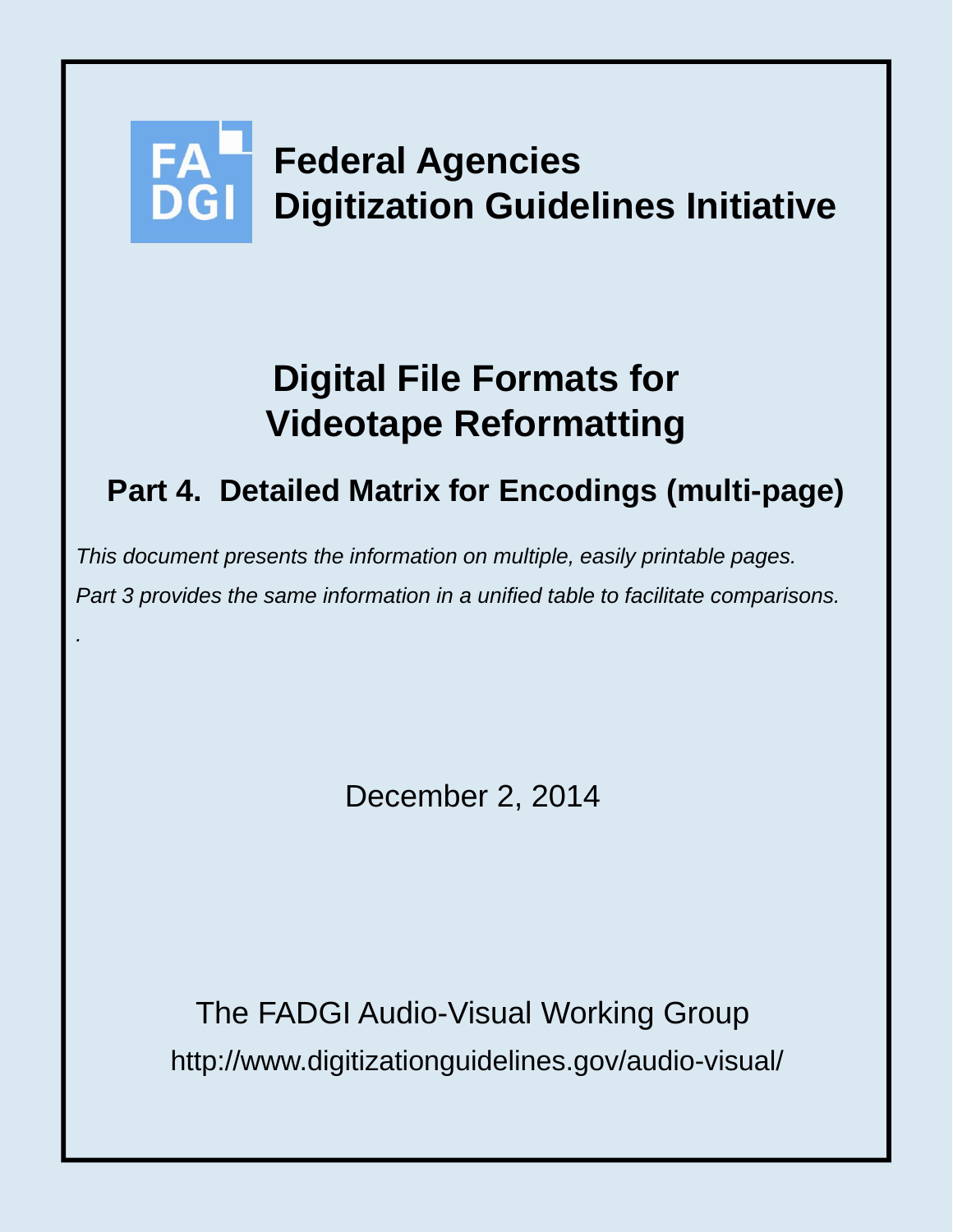# **Digital File Formats to Consider When Reformatting Videotapes: Part 4. Detailed Matrix for Wrappers (multi-page)**

| <b>Contents</b>                                                              |
|------------------------------------------------------------------------------|
|                                                                              |
|                                                                              |
|                                                                              |
|                                                                              |
|                                                                              |
| ATTRIBUTES: Sustainability Factors: Native Embedded Metadata Capabilities  8 |
|                                                                              |
| ATTRIBUTES: Sustainability Factors: Technical Protection Mechanisms 11       |
| ATTRIBUTES: Sustainability Factors: Cost Factors: Implementations costs 12   |
| ATTRIBUTES: Sustainability Factors: Cost Factors: Cost of Software 13        |
| ATTRIBUTES: Sustainability Factors: Cost Factors: Cost of Hardware  14       |
|                                                                              |
|                                                                              |
| ATTRIBUTES: System Implementation Factors: Level of difficulty/complexity    |
|                                                                              |
| ATTRIBUTES: System Implementation Factors: Technical Complexity  18          |
| ATTRIBUTES: System Implementation Factors: Availability of Tools for:        |
| ATTRIBUTES: System Implementation Factors: Availability of Tools for: 20     |
|                                                                              |
| ATTRIBUTES: System Implementation Factors: Availability of Tools for: 21     |
|                                                                              |
| ATTRIBUTES: System Implementation Factors: Availability of Tools to:  22     |
|                                                                              |
| ATTRIBUTES: System Implementation Factors: Availability Tools to: 23         |
|                                                                              |
| ATTRIBUTES: System Implementation Factors: Ease and Accuracy of              |
|                                                                              |
| ATTRIBUTES: System Implementation Factors: Ease and Accuracy of              |
|                                                                              |
|                                                                              |
|                                                                              |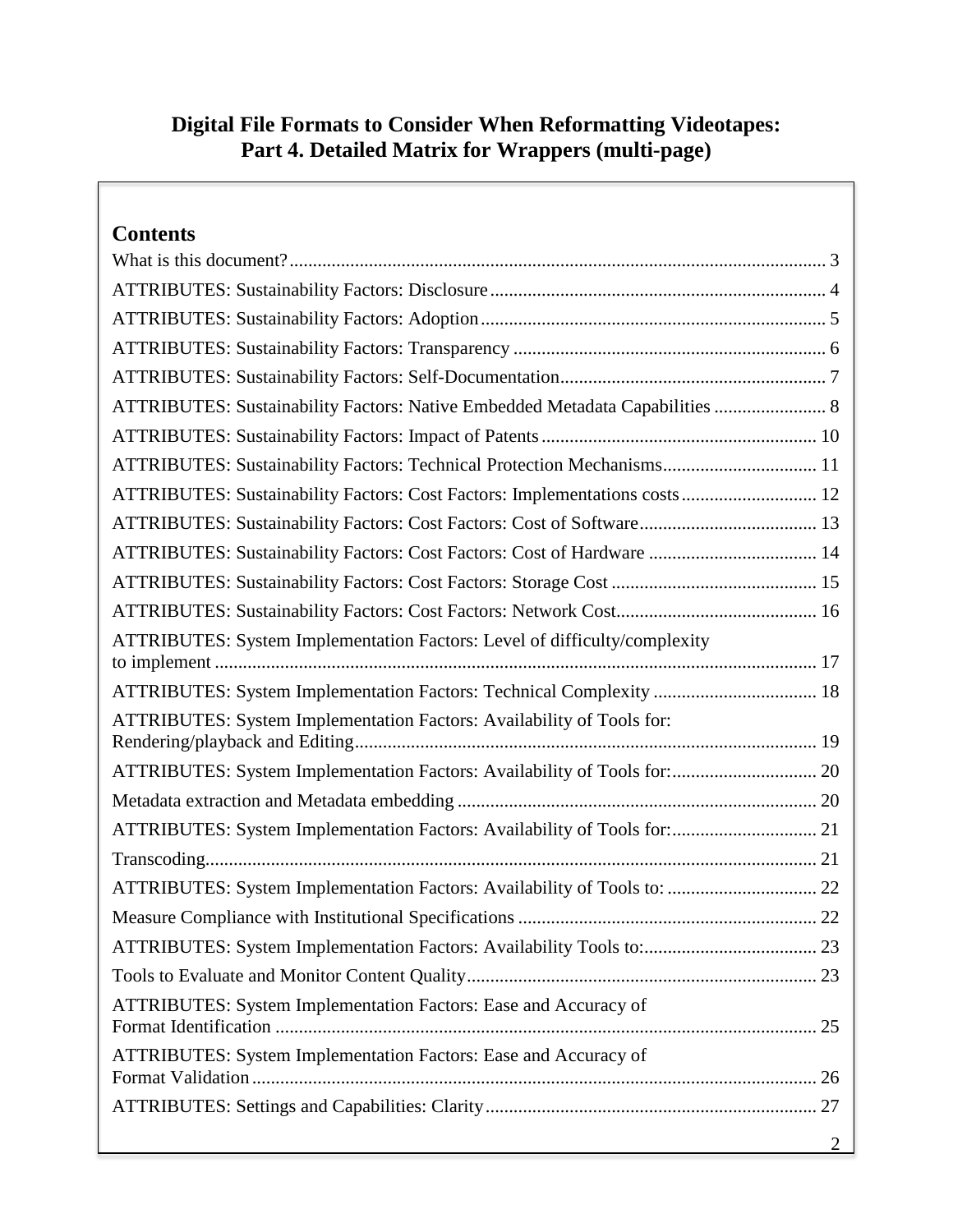# <span id="page-2-0"></span>**What is this document?**

This is one of five documents that, taken together, compare a variety of digital file formats that are suitable targets for the reformatting of older video materials, generally physical videotapes.

The four companion documents are:

- Part 1. Detailed Matrix for Wrappers (unified large table)
- Part 2. Detailed Matrix for Wrappers (multi-page)
- Part 3. Detailed Matrix for Encodings (unified large table)
- Part 5: Narrative and Summary Tables<sup>[1](#page-2-1)</sup>

 $\overline{a}$ 

<span id="page-2-1"></span> $<sup>1</sup>$  The URLs for the four documents are:</sup>

<sup>(1)</sup> http://www.digitizationguidelines.gov/guidelines/FADGI\_VideoReFormatCompare\_p1\_20141202.pdf

<sup>(2)</sup> http://www.digitizationguidelines.gov/guidelines/FADGI\_VideoReFormatCompare\_p2\_20141202.pdf

<sup>(3)</sup> http://www.digitizationguidelines.gov/guidelines/FADGI\_VideoReFormatCompare\_p3\_20141202.pdf

<sup>(5)</sup> http://www.digitizationguidelines.gov/guidelines/FADGI\_VideoReFormatCompare\_p5\_20141202.pdf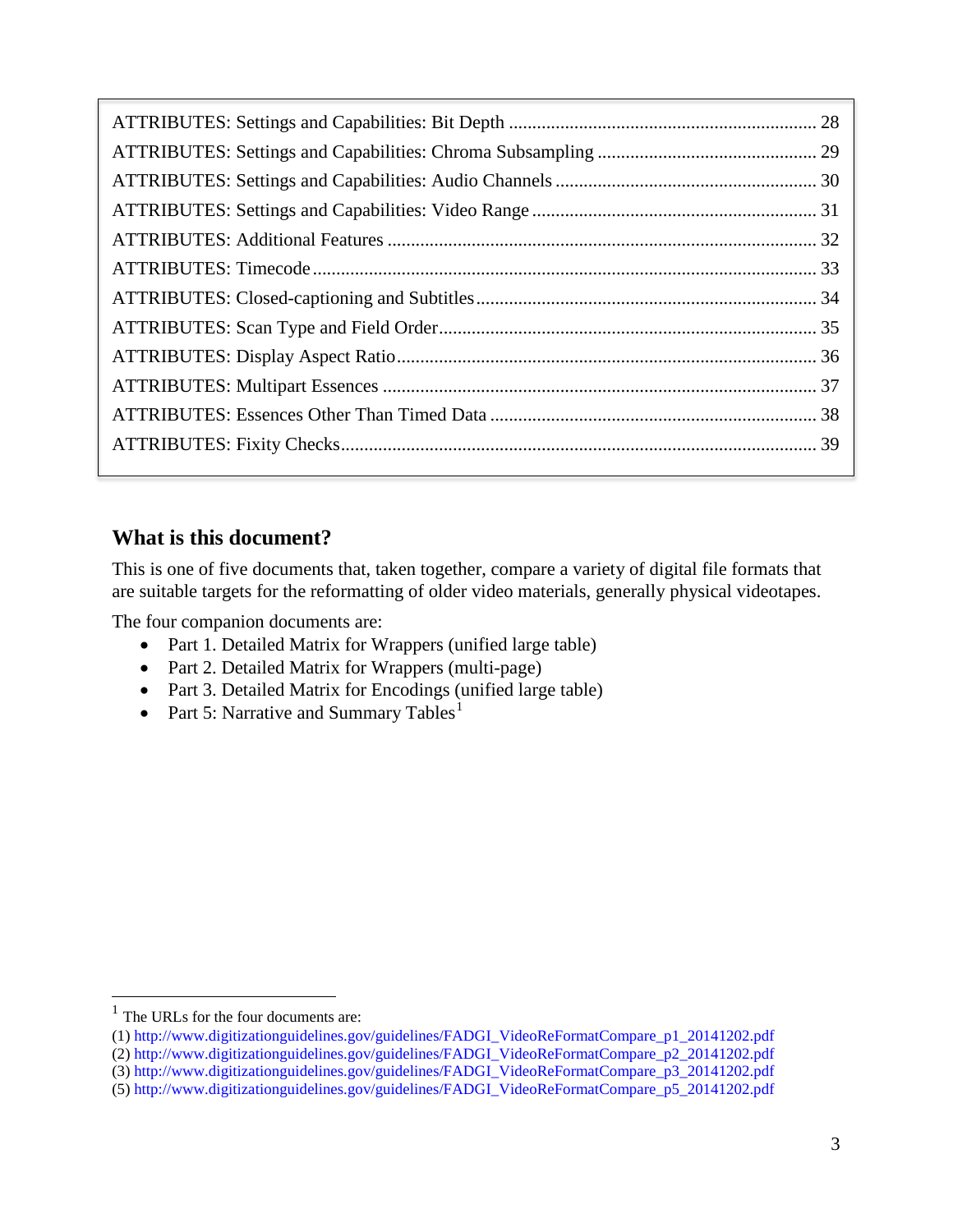#### <span id="page-3-0"></span>**ATTRIBUTES: Sustainability Factors: Disclosure**

- Scoring conventions: Good, Acceptable, Poor
- Questions to Consider: Does complete technical documentation exist for this format? Is the format a standard (e.g., ISO)? How stable is the standard? Are source code for associated rendering software, validation tools, and software development kits widely available for this format?

| Uncompressed       | Acceptable                                                                     |
|--------------------|--------------------------------------------------------------------------------|
| $4:2:2, 8-bit$     |                                                                                |
| (UYVY and          | Some documentation is available. Published standards do not exist for these    |
| YUY2)              | codecs, but documentation is available from multiple sources. Some of the      |
|                    | best documentation is brief and available at fource.org. Microsoft and Apple   |
|                    | also have some documentation available at their websites. SMPTE ST 377         |
|                    | offers some additional information about these encodings.                      |
| Uncompressed       | Good                                                                           |
| 4:2:2, 10-bit      |                                                                                |
| (v210)             | Not a published standard. It is attributed to both QuickTime and AJA. Apple    |
|                    | has some documentation on the structure and ordering of components of this     |
|                    | format on their Apple Ice Floe site. SMPTE ST 377 also offers some             |
|                    | additional information about this encoding.                                    |
| <b>JPEG 2000 -</b> | Good                                                                           |
| Lossless           |                                                                                |
|                    | Two sets of disclosure around this format: ISO/IEC 15444-1:2004.               |
|                    | Information technology -- JPEG 2000 image coding system -- Part 1: Core        |
|                    | coding system (formal name); JPEG 2000 core coding (common name),              |
|                    | especially the Broadcast Profiles, and SMPTE ST 422 (although ST 422 is        |
| ffv1               | MXF-specific and does not yet specify how to handle interlacing).              |
|                    | <b>Acceptable</b>                                                              |
|                    | Bitstream is fixed and codec is no longer experimental, but documentation      |
|                    | remains incomplete. However, there is an organized effort to continue          |
|                    | development and documentation of this format. Here is a link to the most       |
|                    | recent technical specification:                                                |
|                    | https://github.com/FFmpeg/FFV1/blob/master/ffv1.lyx                            |
| MPEG-2 -           | Good                                                                           |
| 4:2:2              |                                                                                |
| Profile/Main       | Open published international standard developed by the Moving Picture          |
| Level              | Experts Group. The specification is available for a fee from ISO (ISO/IEC      |
|                    | 13818 and ITU-T Rec. H.222 and H.262). The standard focuses on the             |
|                    | encodings and the sequence of bits is well-specified.                          |
|                    |                                                                                |
|                    | Also, the source code of the software used to create MPEG-2 is available for a |
|                    | fee.                                                                           |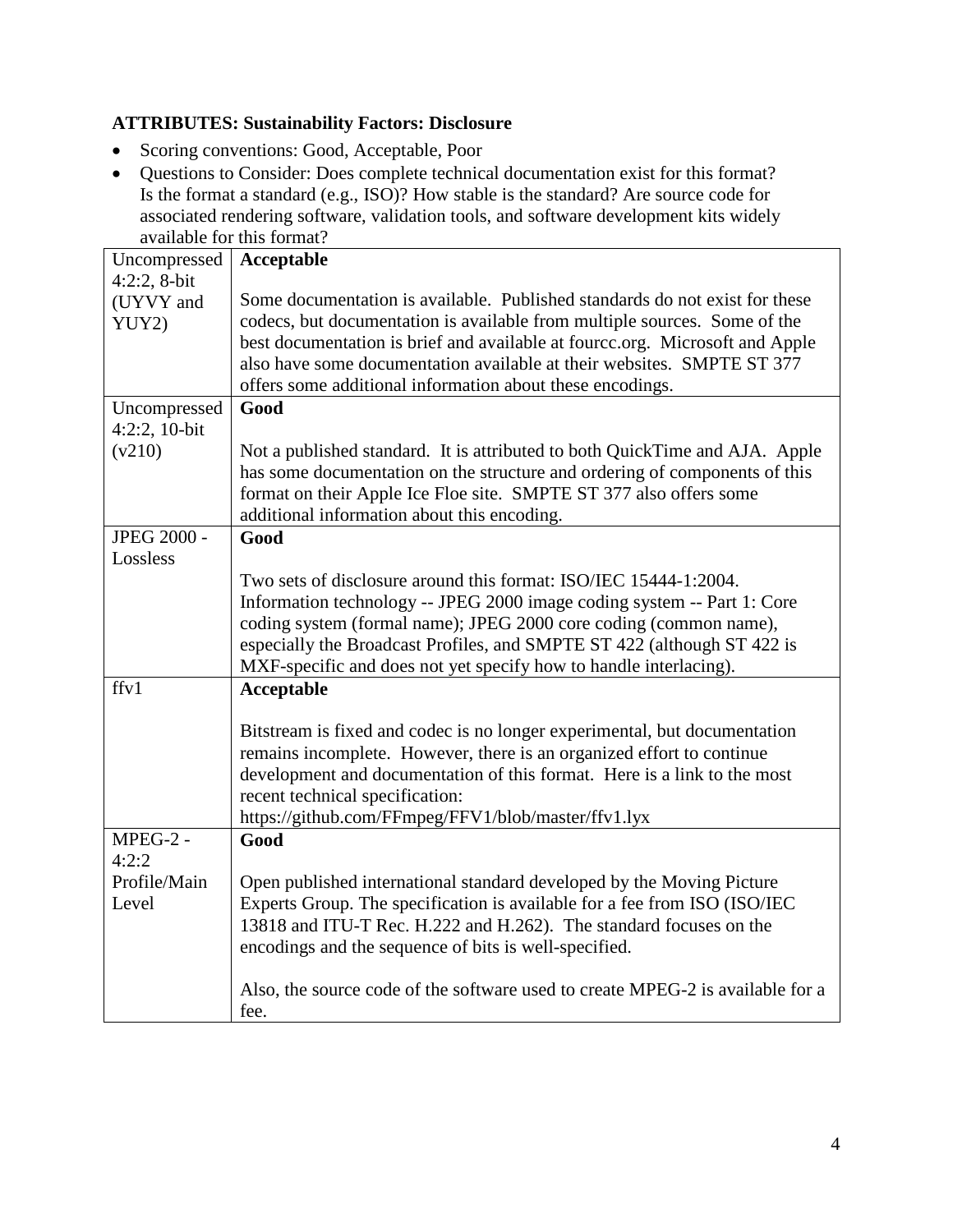#### <span id="page-4-0"></span>**ATTRIBUTES: Sustainability Factors: Adoption**

- Scoring conventions: Wide, Moderate, Low
- Questions to Consider: Is this format likely to become obsolete short, medium, or long-term? How widely adopted is the format in the vendor community? Are there user communities/developer communities that are actively discussing the format and its further development?

| development!       |                                                                                  |  |  |
|--------------------|----------------------------------------------------------------------------------|--|--|
| Uncompressed       | <b>Wide</b>                                                                      |  |  |
| $4:2:2, 8-bit$     |                                                                                  |  |  |
| (UYVY and          | Many cultural heritage institutions use these formats for preservation purposes. |  |  |
| YUY2)              | Vendors also offer good support for the format.                                  |  |  |
|                    |                                                                                  |  |  |
|                    | The BBC (UYVY) and the National Archives and Records Administration              |  |  |
|                    | (YUY2) use 8-bit uncompressed codecs for preservation purposes.                  |  |  |
| Uncompressed       | <b>Wide</b>                                                                      |  |  |
| 4:2:2, 10-bit      |                                                                                  |  |  |
| (v210)             | Many cultural heritage institutions use these formats for preservation purposes. |  |  |
|                    | Vendors also offer good support for the format.                                  |  |  |
| <b>JPEG 2000 -</b> | <b>Low to Moderate</b>                                                           |  |  |
| Lossless           |                                                                                  |  |  |
|                    | Some cultural heritage institutions have selected this format for preservation   |  |  |
|                    | work. Vendors also support it, but sometimes offer their own proprietary         |  |  |
|                    | flavors instead of the profiles articulated in the standard.                     |  |  |
|                    |                                                                                  |  |  |
|                    | The Library of Congress' National Audiovisual Conservation Center                |  |  |
|                    | (NAVCC) uses JPEG2000 Lossless for preservation purposes.                        |  |  |
| ffy1               | <b>Moderate</b>                                                                  |  |  |
|                    |                                                                                  |  |  |
|                    | Initially used as an intermediate format (Version 1), but beginning to be used   |  |  |
|                    | for preservation work (Version 3). It has been adopted in the cultural heritage  |  |  |
|                    | and open-source communities. Usage in Europe is spreading especially             |  |  |
|                    | quickly. Additionally, there are a growing number of software tools that can     |  |  |
|                    | work with the format- FFmpeg and MediaInfo, for example.                         |  |  |
|                    |                                                                                  |  |  |
|                    | The City of Vancouver Archives, the National Archives UK, National               |  |  |
|                    | Television of Slovakia (RTVS and National Radio and Television of Slovenia)      |  |  |
|                    | all use ffv1 for preservation purposes.                                          |  |  |
| MPEG-2 -           | <b>Wide</b>                                                                      |  |  |
| 4:2:2              |                                                                                  |  |  |
| Profile/Main       | Some cultural heritage institutions use this format for preservation purposes.   |  |  |
| Level              |                                                                                  |  |  |
|                    | It is also used throughout the community as an intermediate or mezzanine-        |  |  |
|                    | level format. In broadcast and vendor communities, the format is widely          |  |  |
|                    | adopted and well-supported.                                                      |  |  |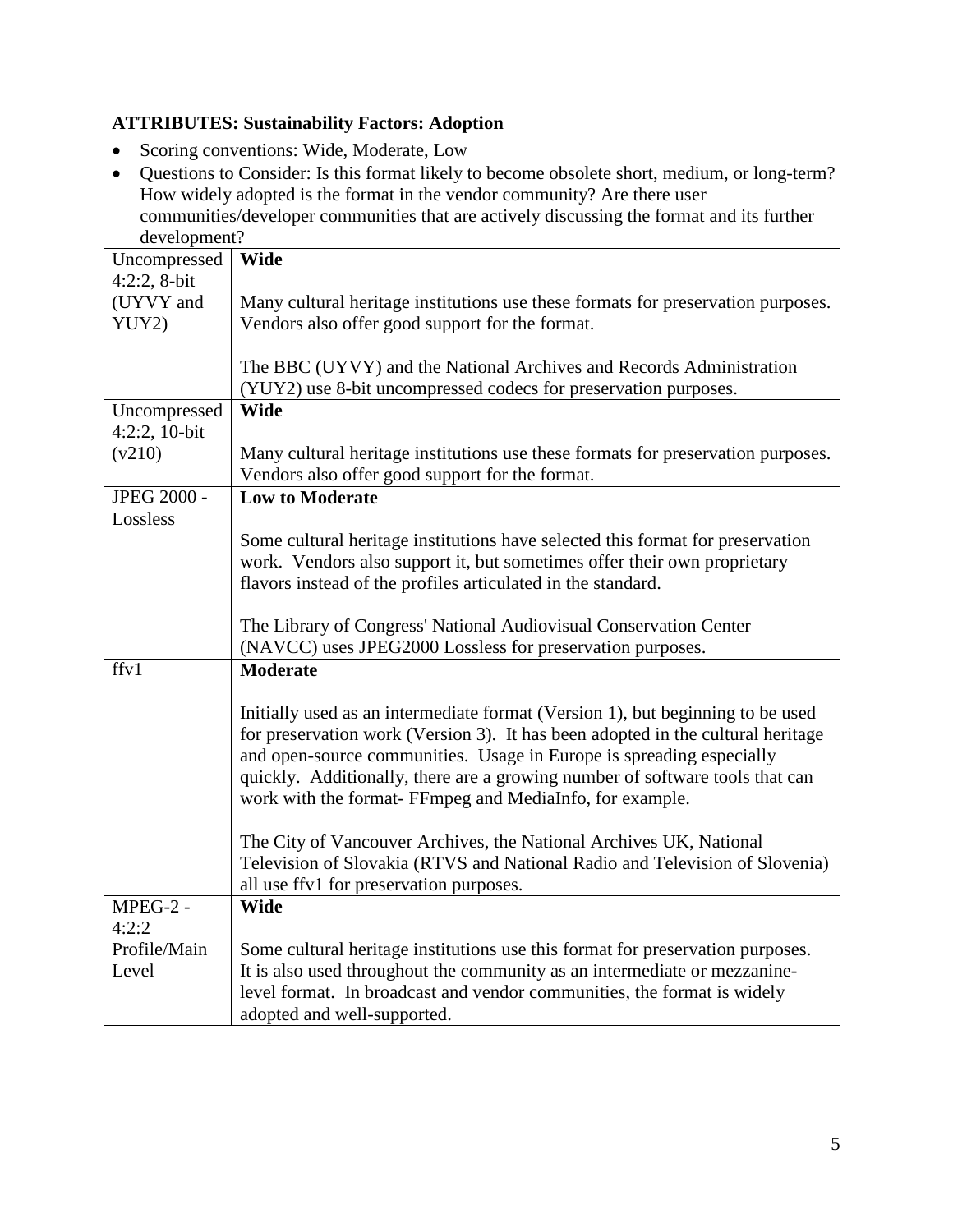# <span id="page-5-0"></span>**ATTRIBUTES: Sustainability Factors: Transparency**

- Scoring conventions: Good, Acceptable, Poor
- Questions to Consider: Transparency refers to the degree to which the digital object is open to direct analysis with basic tools.

| Good                                                                                                                                |
|-------------------------------------------------------------------------------------------------------------------------------------|
|                                                                                                                                     |
| Fairly transparent. UYVY and YUY2 are easily understood and identified free                                                         |
| file analysis and playback software like MediaInfo and VLC.                                                                         |
| Good                                                                                                                                |
|                                                                                                                                     |
| Fairly transparent. v210 is easily understood and identified by free file analysis<br>and playback software like MediaInfo and VLC. |
| Acceptable                                                                                                                          |
|                                                                                                                                     |
| Depending on the specific flavor of the encoding that is used, this format may                                                      |
| or may not be transparent. Proprietary varieties of the format may not be able                                                      |
| to be identified and understood by free file analysis and playback software                                                         |
| tools like MediaInfo and VLC.                                                                                                       |
| Acceptable                                                                                                                          |
|                                                                                                                                     |
| Fairly transparent. It can be analyzed using the free tools ff probe, MediaInfo                                                     |
| and VLC.                                                                                                                            |
| Good                                                                                                                                |
|                                                                                                                                     |
| Relatively transparent. MPEG-2 is easily understood and identified by free file                                                     |
| analysis and playback tools like MediaInfo and VLC.                                                                                 |
|                                                                                                                                     |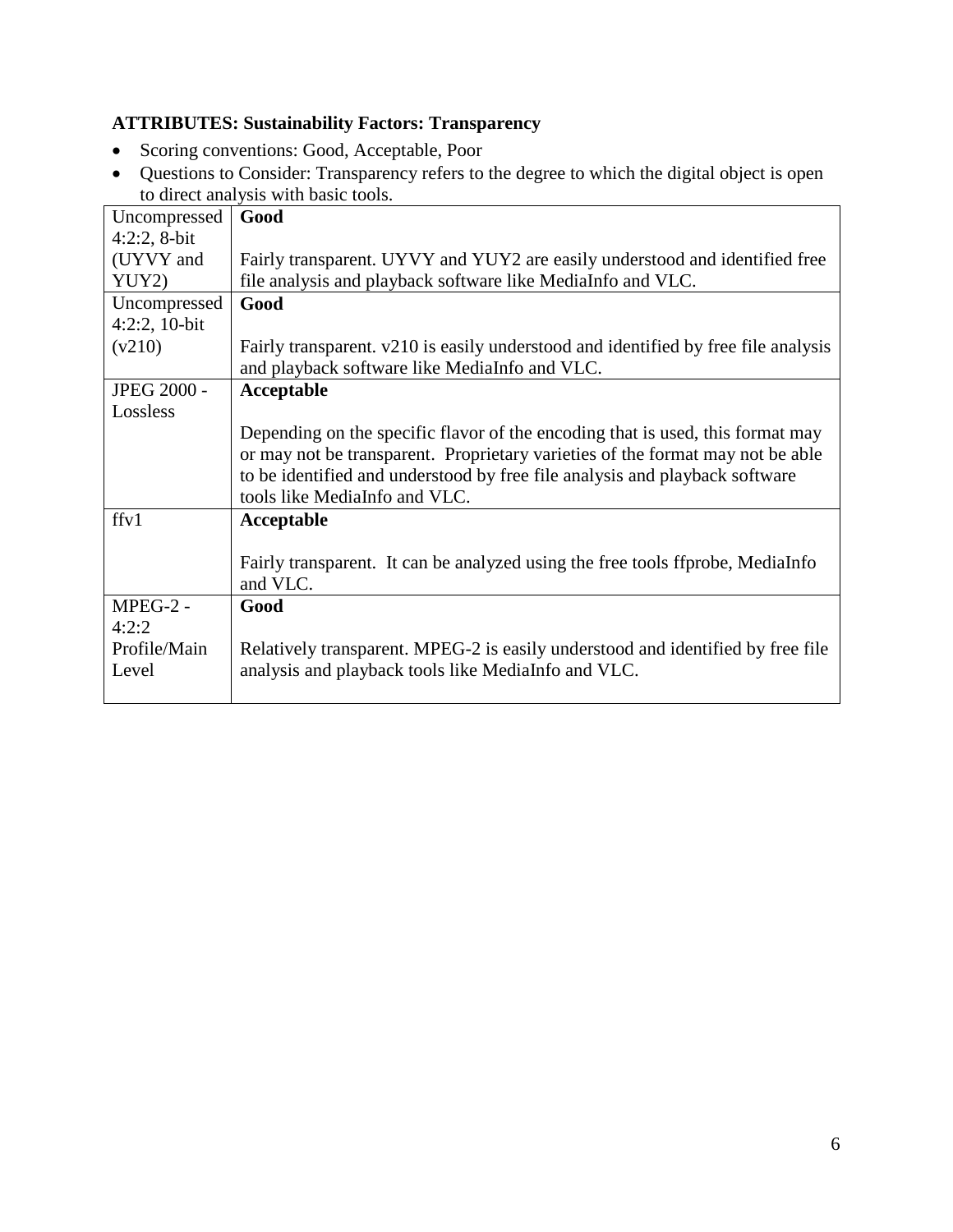#### <span id="page-6-0"></span>**ATTRIBUTES: Sustainability Factors: Self-Documentation**

- Scoring conventions: Good, Acceptable Poor
- Questions to Consider: Does the format offer ample documentation (e.g., metadata) that makes the digital object a completely self-describing entity? Does the metadata fully describe the file/file format?

| Uncompressed       | N/A                                                                           |
|--------------------|-------------------------------------------------------------------------------|
| $4:2:2, 8-bit$     |                                                                               |
| (UYVY and          | The wrapper is typically responsible for providing this capability.           |
| YUY2)              |                                                                               |
| Uncompressed       | N/A                                                                           |
| $4:2:2,10-bit$     |                                                                               |
| (v210)             | The wrapper is typically responsible for providing this capability.           |
| <b>JPEG 2000 -</b> | Acceptable                                                                    |
| Lossless           |                                                                               |
|                    | High wrapper dependency. Revision of SMPTE ST 422 will provide more           |
|                    | clarity around scan type and field order.                                     |
| ffv1               | Acceptable                                                                    |
|                    |                                                                               |
|                    | High wrapper dependency. Version 3 will be less dependent on the wrapper      |
|                    | because it will include information such as display aspect ratio.             |
| MPEG-2 -           | Good                                                                          |
| 4:2:2              |                                                                               |
| Profile/Main       | Most critical technical metadata is embedded in the file by default; some     |
| Level              | additional metadata can be added in non-standardized sections of the stream   |
|                    | such as Private and User Data areas.                                          |
|                    |                                                                               |
|                    | Standardized methods for carrying descriptive data (program title and episode |
|                    | number, for example) are specified as well.                                   |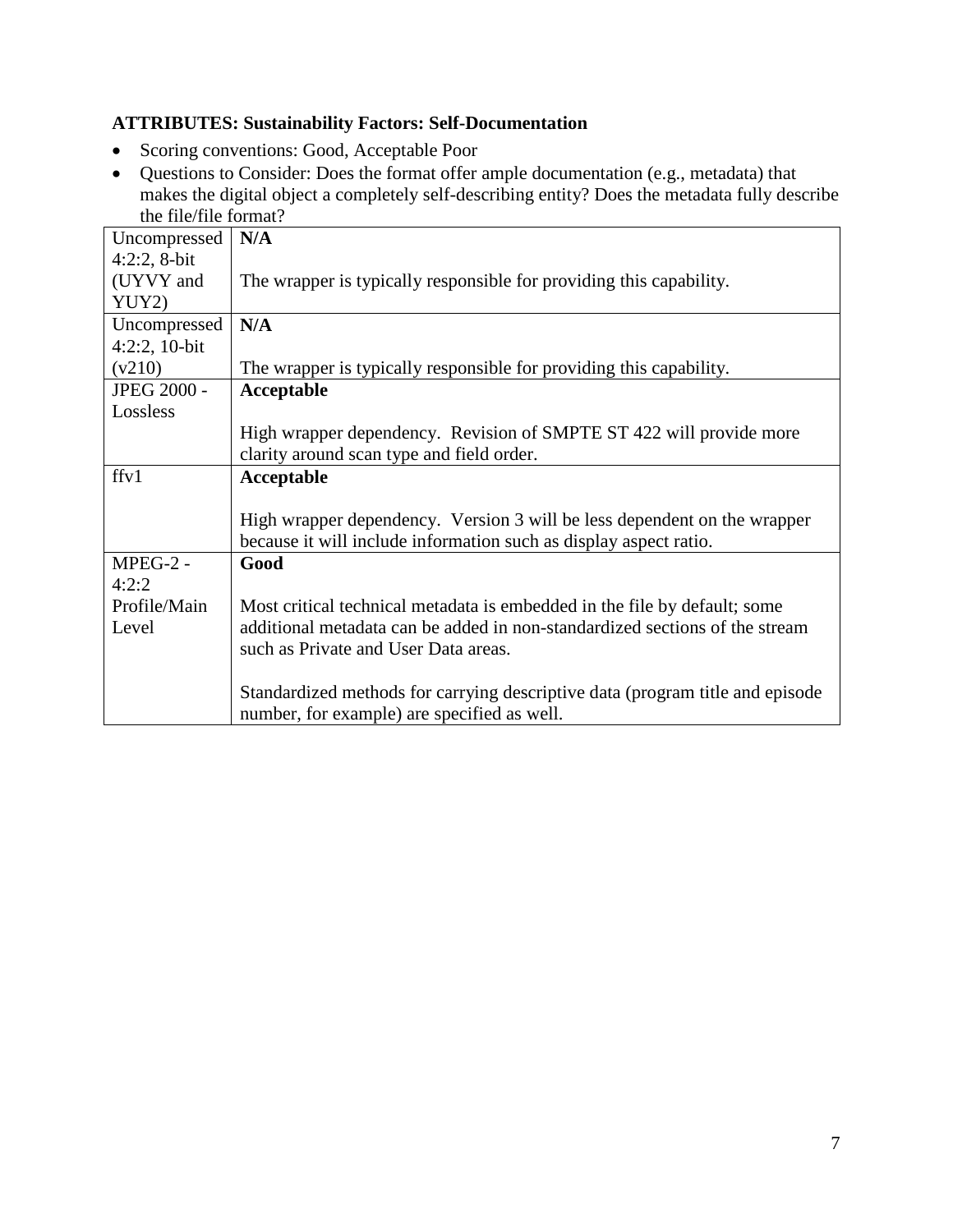#### <span id="page-7-0"></span>**ATTRIBUTES: Sustainability Factors: Native Embedded Metadata Capabilities**

- Scoring conventions: Good, Acceptable, Poor
- Questions to Consider: What embedded metadata standards are available for this format? How mature are the schemas for each? What is the extent of use of the embedded metadata and who is using it?

| $\frac{1}{2}$               |                                                                                                                      |
|-----------------------------|----------------------------------------------------------------------------------------------------------------------|
| Uncompressed                | N/A                                                                                                                  |
| $4:2:2, 8-bit$<br>(UYVY and | The wrapper is typically responsible for providing this capability.                                                  |
| YUY2)                       |                                                                                                                      |
| Uncompressed                | N/A                                                                                                                  |
| $4:2:2,10-bit$              |                                                                                                                      |
| (v210)                      | The wrapper is typically responsible for providing this capability.                                                  |
| <b>JPEG 2000 -</b>          | Acceptable                                                                                                           |
| Lossless                    |                                                                                                                      |
|                             | A small set of metadata is required: basic image data (height, width, number of                                      |
|                             | components, bit-depth); color specification (see notes on color maintenance                                          |
|                             | below), and a flag indicating the presence or absence of intellectual property                                       |
|                             | information. This may be supplemented by optional information, e.g., capture                                         |
|                             | or display resolution (relating pixel size to physical size) and by data presented                                   |
|                             | in three optional boxes: (1) a box for XML data (specific recommendations                                            |
|                             | regarding XML are provided in Part 2 of the standard and pertain to JPX but                                          |
|                             | may be used in JP2 as well), (2) an IPR box (see technical protection                                                |
|                             | considerations just below), and (3) a UUID box which provides for an object                                          |
|                             | identifier or identifier-references to other digital objects (described by one                                       |
|                             | commentator as providing a generic mechanism for extending the file format<br>to include application-specific data). |
| ffy1                        | Acceptable                                                                                                           |
|                             |                                                                                                                      |
|                             | Section 4 of the specification indicates that the types of technical metadata                                        |
|                             | required to read and play the file are provided in frame headers. Additional                                         |
|                             | metadata, if any, would be carried by the wrapper format.                                                            |
| MPEG-2 -                    | Good                                                                                                                 |
| 4:2:2                       |                                                                                                                      |
| Profile/Main                | For decoding purposes, identification of the syntax is incorporated throughout                                       |
| Level                       | the stream. Within the Sequence Header technical metadata such as                                                    |
|                             | horizontal/vertical size, pixel aspect ratio, frame rate, bit rate, vbv buffer size,                                 |
|                             | and intra and inter quantizer matrices are provided.                                                                 |
|                             | While support for technical metadata is fairly comprehensive, support for                                            |
|                             | descriptive information is not as complete. Within the ISO/IEC 13818-1 two                                           |
|                             | provisions exist for adding Private (unspecified) Data into the Packetized                                           |
|                             | Elementary Streams (PES). The first is to add the private data into the PES                                          |
|                             | header; the second is to utilize the PES packet data byte field. Private Data is                                     |
|                             | however not coded according to standards specified in the 13818 specification,                                       |
|                             | and its use would therefore be a custom solution possibly not preferable for the                                     |
|                             | purpose of long-term preservation. Private data could include descriptive                                            |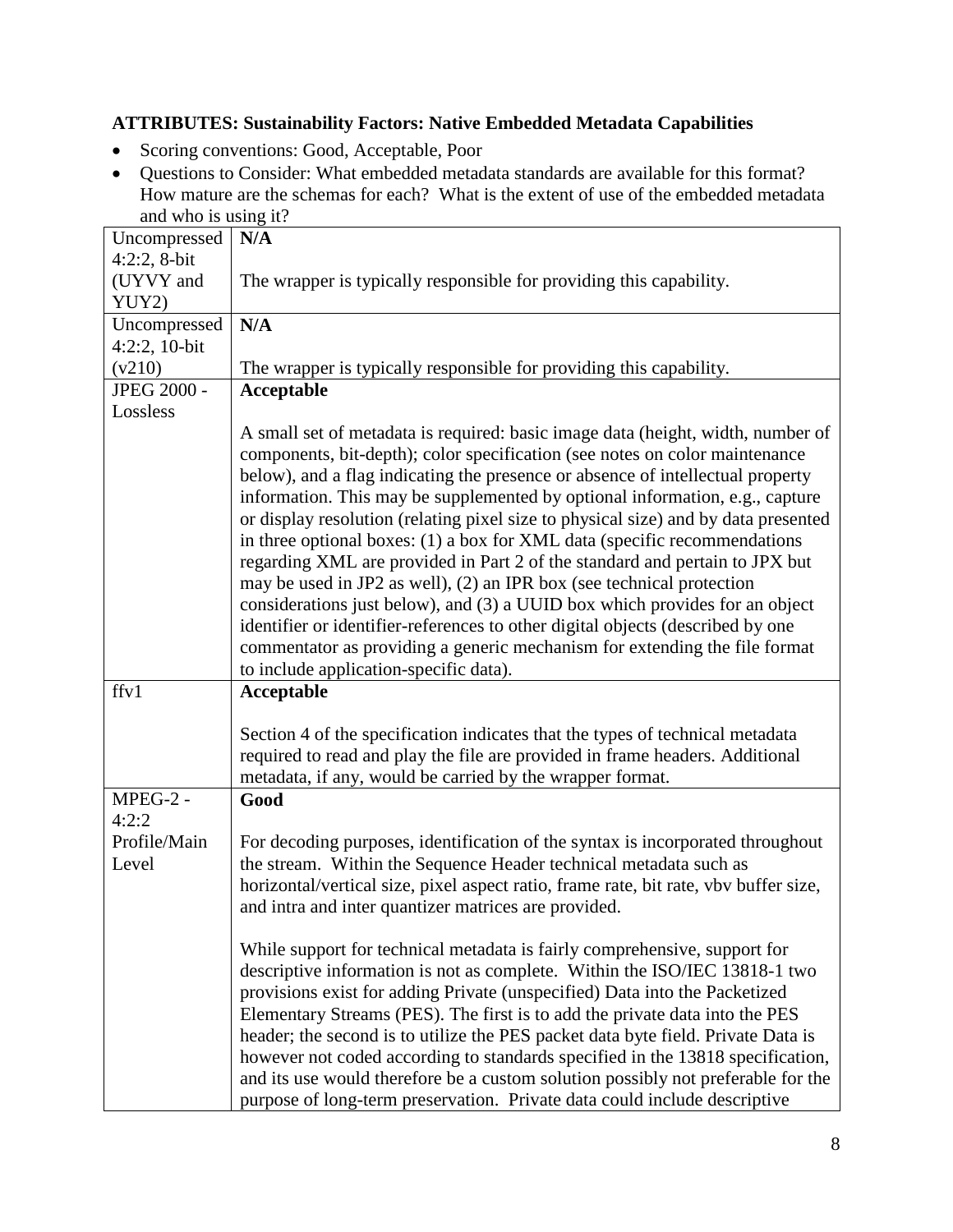| information about the coding and/or content of the stream.                                                                                         |
|----------------------------------------------------------------------------------------------------------------------------------------------------|
| Also, the lack of metadata of the type called bibliographic by librarians<br>motivated the MPEG group to develop MPEG-7, a separately standardized |
| structure for metadata to support discovery and other purposes.                                                                                    |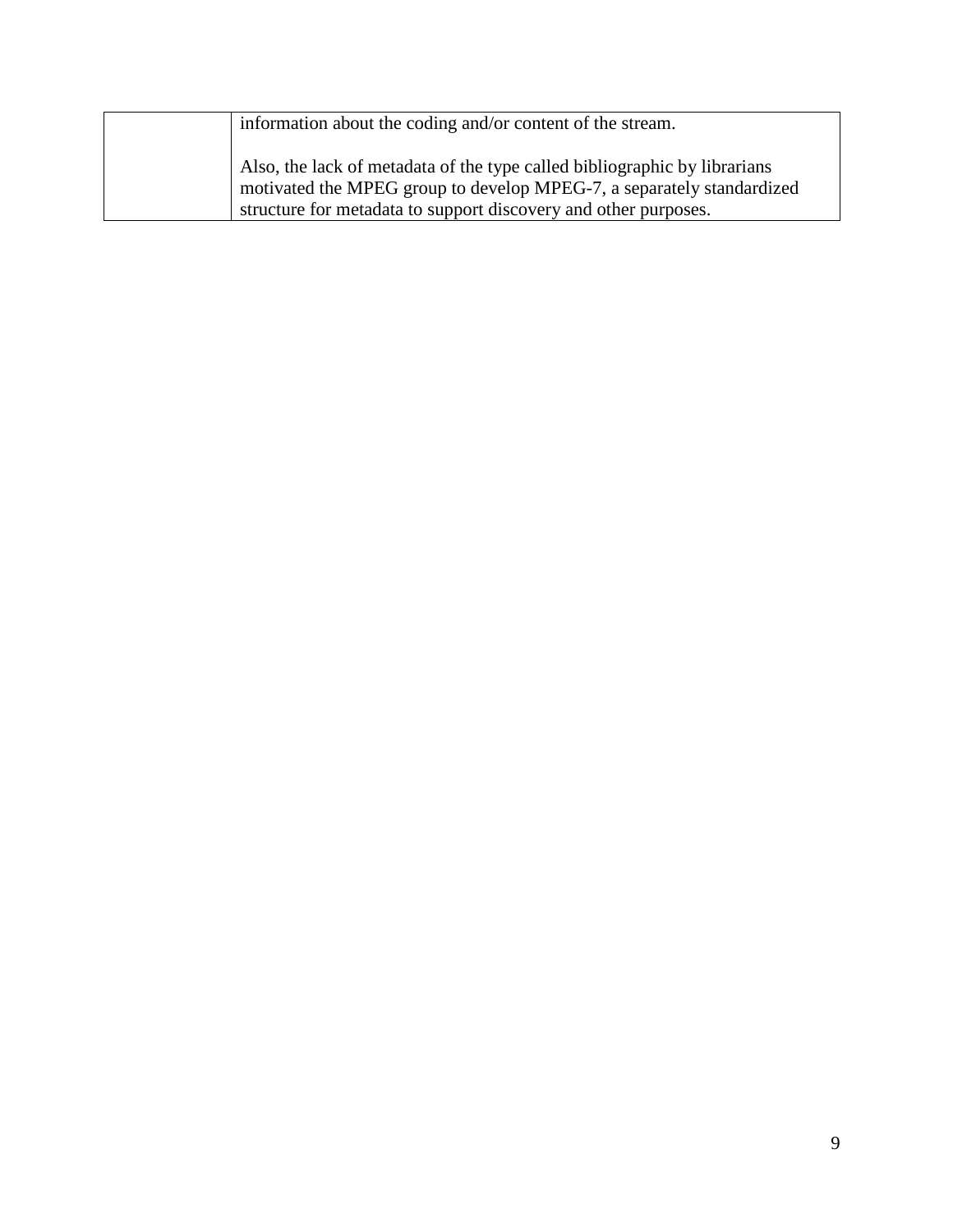#### <span id="page-9-0"></span>**ATTRIBUTES: Sustainability Factors: Impact of Patents**

- Scoring conventions: No Impact, Possible Impact
- Questions to Consider: Are there patents related to this format that could have a direct impact on the long-term sustainability of files produced in this format?

| Uncompressed       | <b>No Impact</b>                                                                 |
|--------------------|----------------------------------------------------------------------------------|
| $4:2:2$ , 8-bit    |                                                                                  |
| (UYVY and          | None                                                                             |
| YUY2)              |                                                                                  |
| Uncompressed       | <b>No Impact</b>                                                                 |
| $4:2:2,10-bit$     |                                                                                  |
| (v210)             | None                                                                             |
|                    |                                                                                  |
| <b>JPEG 2000 -</b> | <b>No Impact</b>                                                                 |
| Lossless           |                                                                                  |
|                    | None (assuming Core Coding, Part 1 of the specification)                         |
| ffv1               | <b>No Impact</b>                                                                 |
|                    |                                                                                  |
|                    | None                                                                             |
| $MPEG-2$ -         | <b>Possible Impact</b>                                                           |
| 4:2:2              |                                                                                  |
| Profile/Main       | Patent rights cover tools used to create MPEG-2 files, not the files themselves. |
| Level              | While you may have to pay a license fee in order to purchase and use an          |
|                    | MPEG-2 compliant product your files will not be subject to any licensing         |
|                    | restrictions.                                                                    |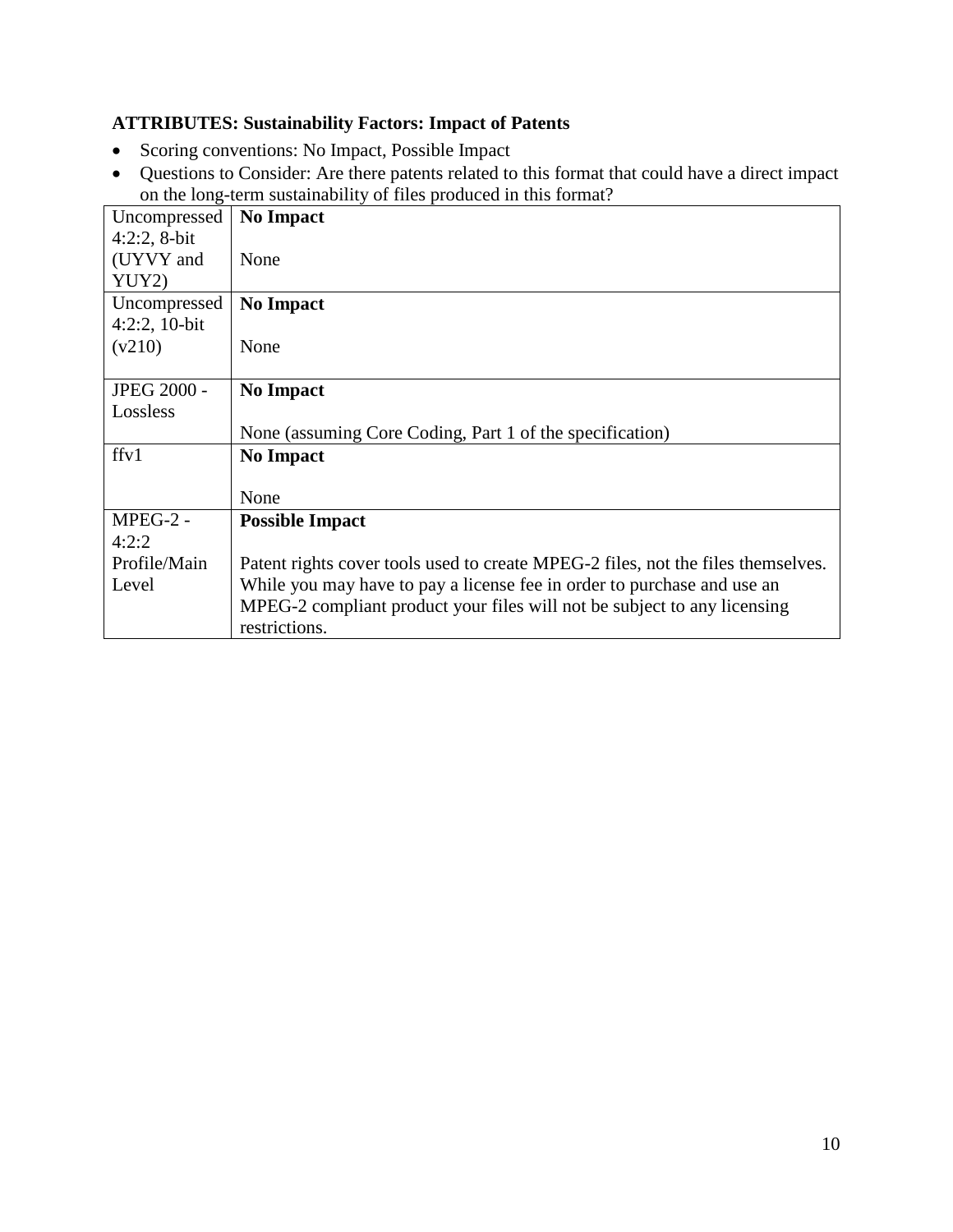#### <span id="page-10-0"></span>**ATTRIBUTES: Sustainability Factors: Technical Protection Mechanisms**

- Scoring conventions: No Impact, Possible Impact
- Questions to Consider: Are there technical protection measures inherent to this format that would prohibit the creation of ample derivatives/other formats?

| Uncompressed   | oute promon the erealion of ample derivant colour formato.<br><b>No Impact</b>  |
|----------------|---------------------------------------------------------------------------------|
| $4:2:2, 8-bit$ |                                                                                 |
| (UYVY and      | No documentation that says YUY2 or UYVY has specific encryption                 |
| YUY2)          | capabilities.                                                                   |
| Uncompressed   | <b>No Impact</b>                                                                |
| $4:2:2,10-bit$ |                                                                                 |
| (v210)         | No documentation that says v210 has specific encryption capabilities.           |
| JPEG 2000 -    | <b>No Impact</b>                                                                |
| Lossless       |                                                                                 |
|                | Digital Cinema formats rely heavily on encryption, but most likely this is done |
|                | by the wrapper.                                                                 |
| ffv1           | <b>No Impact</b>                                                                |
|                |                                                                                 |
|                | The encoding itself doesn't provide technical protections.                      |
| $MPEG-2 -$     | <b>Possible Impact</b>                                                          |
| 4:2:2          |                                                                                 |
| Profile/Main   | Multiple encryption schemes have been developed for MPEG-2. MPEG-2              |
| Level          | encryption can be handled by IPMP or Intellectual Property Management and       |
|                | Protection (ISO 13818-11). IPMP is a form of digital rights management and it   |
|                | maintains compatibility among MPEG-2 systems. Other, less wide-spread and       |
|                | completely proprietary encryption systems have been used, these included        |
|                | DigiCipherII and others.                                                        |
|                |                                                                                 |
|                | Conditional Access Tables are another form of content protection (ISO 13818-    |
|                | 1).                                                                             |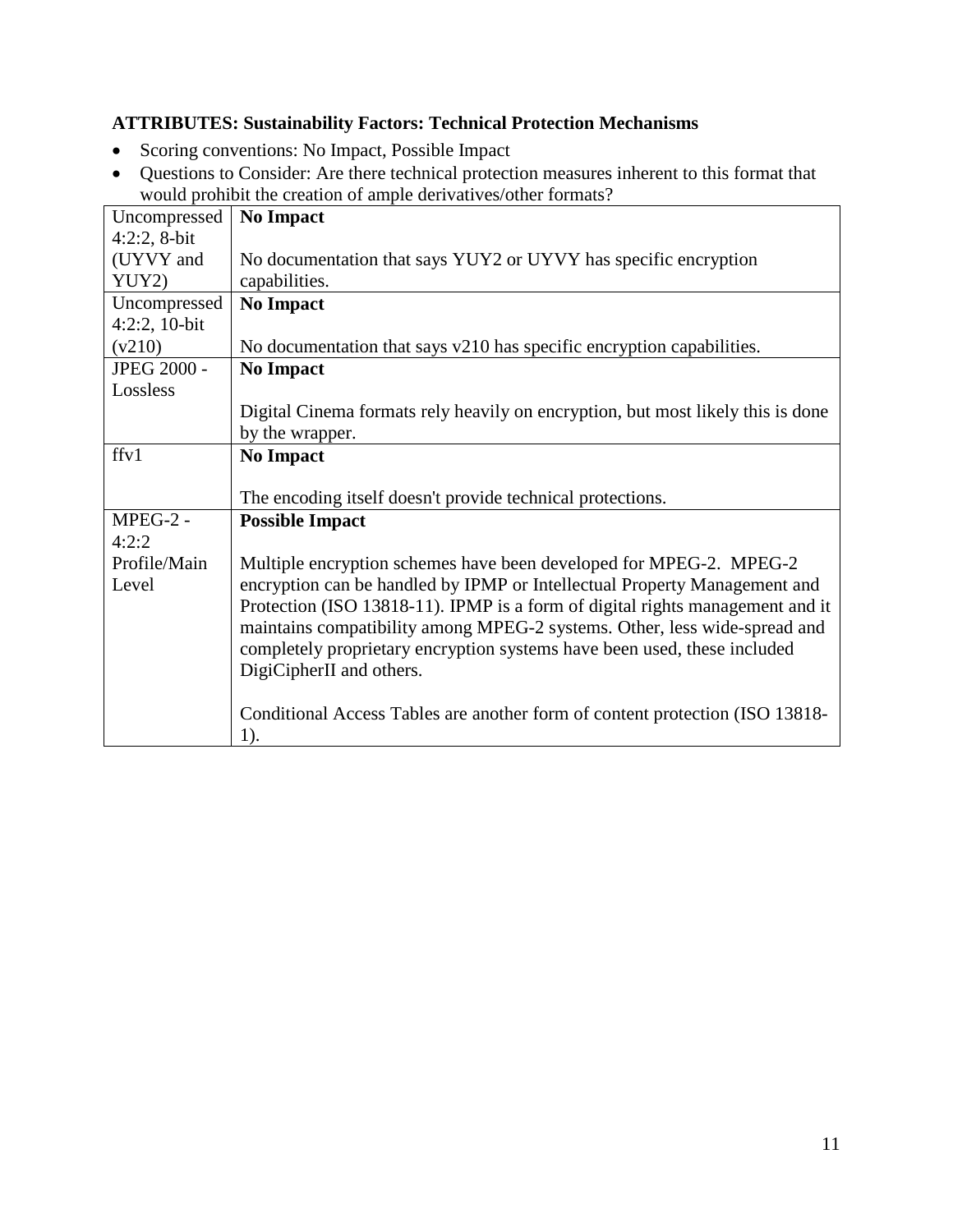# <span id="page-11-0"></span>**ATTRIBUTES: Sustainability Factors: Cost Factors: Implementations costs**

• Scoring conventions: High, Medium, Low

|  |  |  | • Questions to Consider: How expensive is it to capture, edit, store and move these files? |  |
|--|--|--|--------------------------------------------------------------------------------------------|--|
|  |  |  |                                                                                            |  |

| Uncompressed       | Low                                                                        |
|--------------------|----------------------------------------------------------------------------|
| $4:2:2$ , 8-bit    |                                                                            |
| (UYVY and          | Well-supported and fairly simple. The costs for implementing these formats |
| YUY2)              | are typically low.                                                         |
| Uncompressed       | <b>Medium</b>                                                              |
| $4:2:2,10-bit$     |                                                                            |
| (v210)             | Well-supported, but format does require some additional overhead.          |
| <b>JPEG 2000 -</b> | <b>Medium</b>                                                              |
| Lossless           |                                                                            |
|                    | Well-supported by commercial tools, but somewhat complicated. Format may   |
|                    | require additional costs to implement.                                     |
| ffv1               | Low                                                                        |
|                    |                                                                            |
|                    | Comes out of the open source community and tools that support it are       |
|                    | generally free. The costs for implementing this format are typically low.  |
|                    |                                                                            |
| MPEG-2 -           | Low                                                                        |
| 4:2:2              |                                                                            |
| Profile/Main       | Well-supported by both free software and commercial tools. The costs for   |
| Level              | implementing this format are typically low.                                |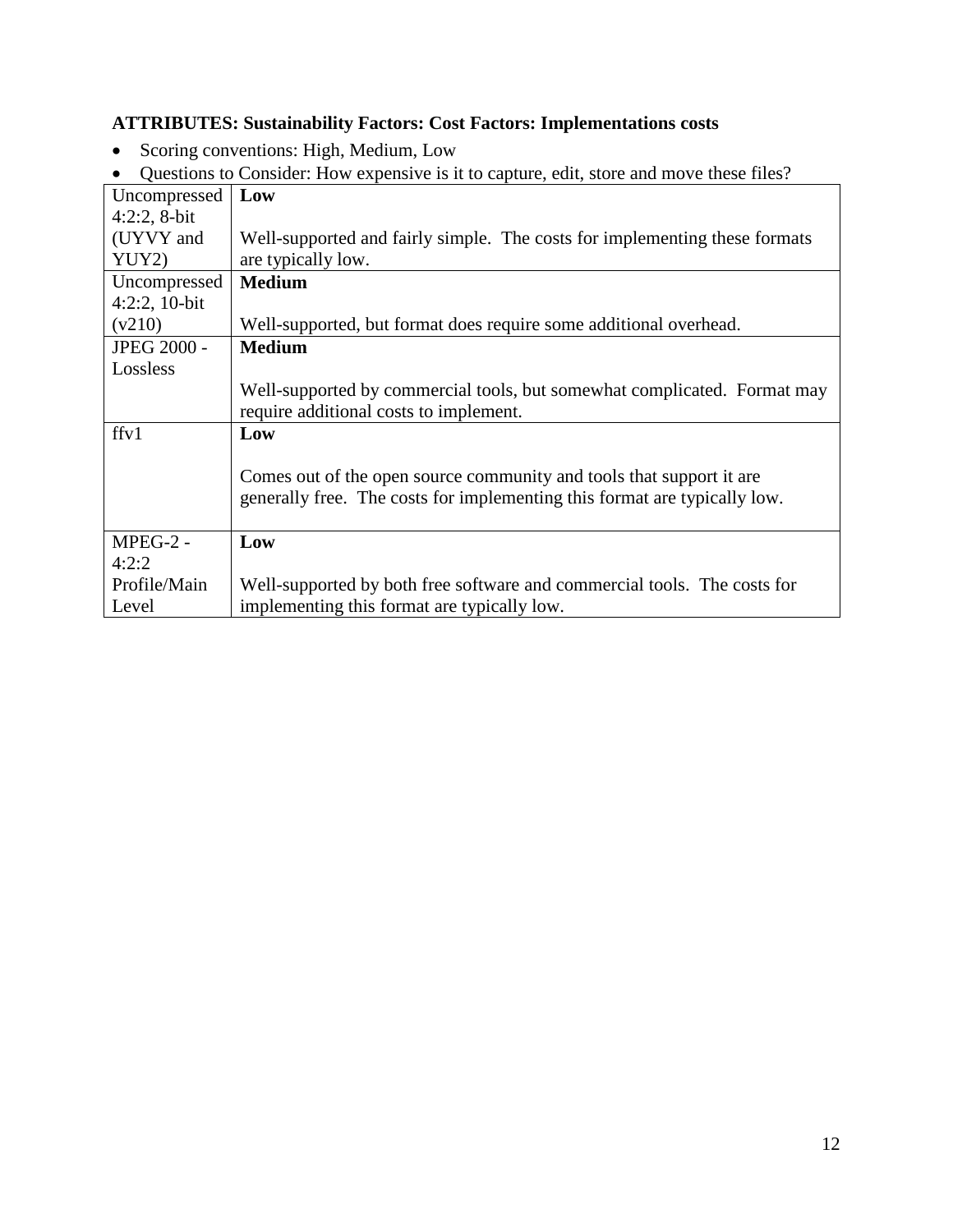#### <span id="page-12-0"></span>**ATTRIBUTES: Sustainability Factors: Cost Factors: Cost of Software**

- Scoring conventions: Low (Free, minimum), Medium (\$500+), High (\$1,000+) Even though you can capture video with software alone, robust hardware makes capturing video faster and better.
- Questions to Consider: How much does capture and editing software cost? Are free tools available?

| Uncompressed       | <b>Low to Medium</b>                                                         |
|--------------------|------------------------------------------------------------------------------|
| $4:2:2, 8-bit$     |                                                                              |
| (UYVY and          | Free software such as FFmpeg and VirtualDub can be used to capture and edit  |
| YUY2)              | UYVY and YUY2 encodings.                                                     |
|                    |                                                                              |
|                    | Many commercial software tools can also capture and edit UYVY and YUY2       |
|                    | encodings. The cost can range from moderately inexpensive to fairly pricey.  |
| Uncompressed       | <b>Low to Medium</b>                                                         |
| $4:2:2,10-bit$     |                                                                              |
| (v210)             | Free software tools such as FFmpeg, VirtualDub and vrecord can capture to    |
|                    | v210.                                                                        |
|                    |                                                                              |
|                    | Many commercial software tools can also capture and edit v210. The cost can  |
|                    | range from moderately inexpensive to fairly pricey.                          |
| <b>JPEG 2000 -</b> |                                                                              |
|                    | Low to High                                                                  |
| Lossless           |                                                                              |
|                    | Free software tools such as vrecord can capture to JPEG2000. Commercial      |
|                    | software tools that capture to JPEG2000 tend to be fairly pricey.            |
| ffv1               | Low                                                                          |
|                    |                                                                              |
|                    | Some free software tools have been created to capture to ffv1. These include |
|                    | vrecord, the BBC's Ingex system and Austrian National Audio/Video            |
|                    | Archive's DVA-Profession system.                                             |
| $MPEG-2 -$         | <b>Low to Medium</b>                                                         |
| 4:2:2              |                                                                              |
| Profile/Main       | Free software tools can be used to capture and edit MPEG-2.                  |
| Level              |                                                                              |
|                    | Many commercial software tools can also capture and edit MPEG-2              |
|                    | encodings. The cost can range from moderately inexpensive to fairly pricey.  |
|                    |                                                                              |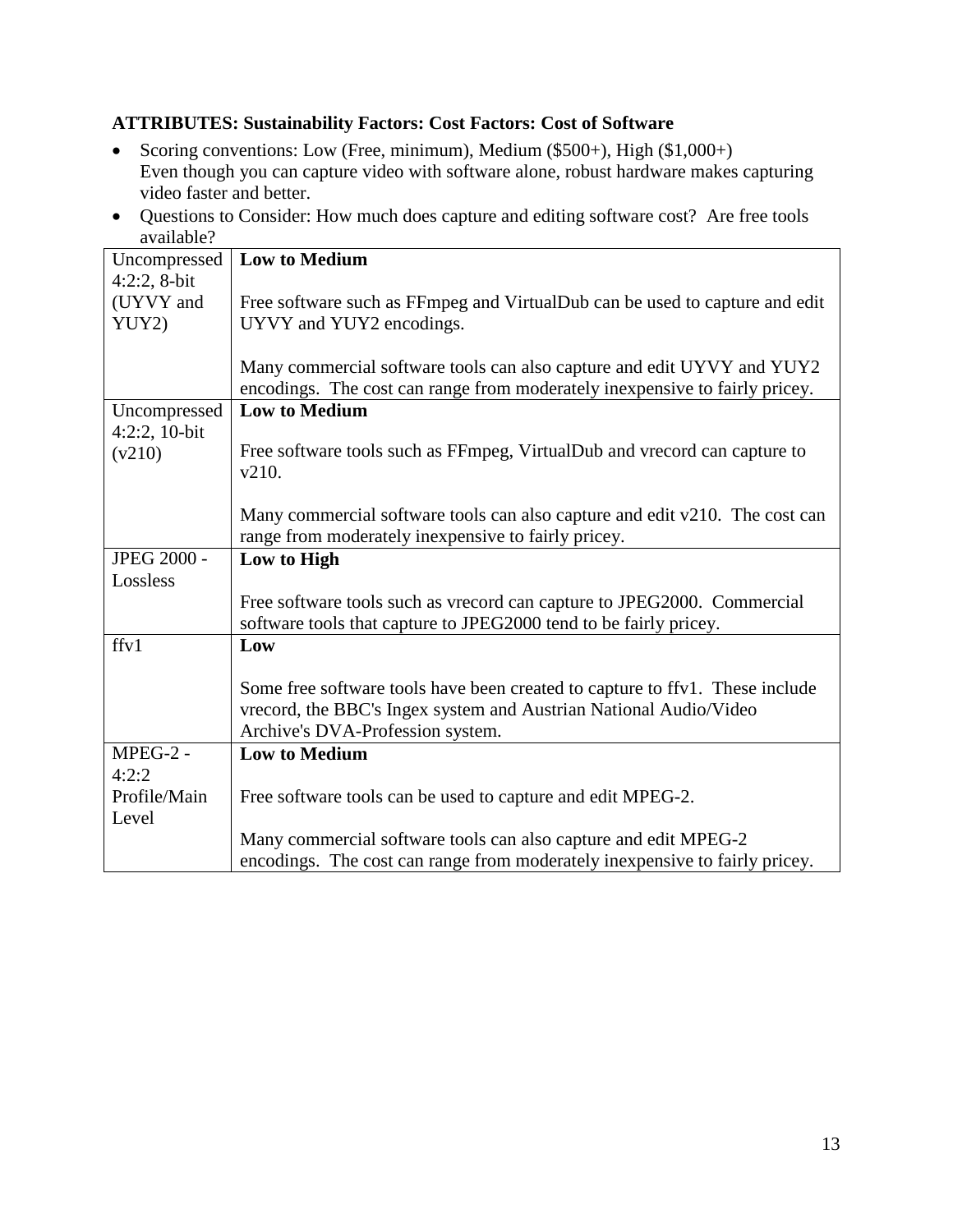#### <span id="page-13-0"></span>**ATTRIBUTES: Sustainability Factors: Cost Factors: Cost of Hardware**

Scoring conventions: Low (\$1,000), Medium (\$1,000+), High (\$10,000+). Even though you can capture video with cheap hardware, more robust hardware makes capturing/editing faster and better.

• Questions to Consider: How much does capture and editing hardware cost? Are low-cost tools sufficient?

| Uncompressed       | <b>Low to Medium</b>                                                                 |
|--------------------|--------------------------------------------------------------------------------------|
| $4:2:2, 8-bit$     |                                                                                      |
| (UYVY and          | It is possible to capture to these formats with fairly cheap, generic hardware.      |
| YUY2)              | However, you may be able to achieve better performance with more robust              |
|                    | hardware.                                                                            |
| Uncompressed       | <b>Low to Medium</b>                                                                 |
| $4:2:2,10-bit$     |                                                                                      |
| (v210)             | It is possible to capture to this format with fairly cheap, generic hardware.        |
|                    | However, you may be able to achieve better performance with more robust              |
|                    | hardware.                                                                            |
| <b>JPEG 2000 -</b> | <b>Low to Medium</b>                                                                 |
| Lossless           |                                                                                      |
|                    | Most of the tools used to capture to JPEG2000 will require a fee. The cost can       |
|                    | vary from moderate to fairly pricey.                                                 |
| ffv1               | <b>Low to Medium</b>                                                                 |
|                    |                                                                                      |
|                    | It is possible to create this format with generic hardware.                          |
|                    |                                                                                      |
|                    | Also interesting to note is that of all the lossless codecs, ffyl requires the least |
|                    | amount of computer resources for transcoding. Specifically, it takes 4-6 times       |
|                    | less computing time to transcode from an ffv1 file to a mezzanine or                 |
|                    | intermediate file type.                                                              |
| MPEG-2 -           | <b>Medium</b>                                                                        |
| 4:2:2              |                                                                                      |
| Profile/Main       | It is possible to create this format with generic hardware.                          |
| Level              |                                                                                      |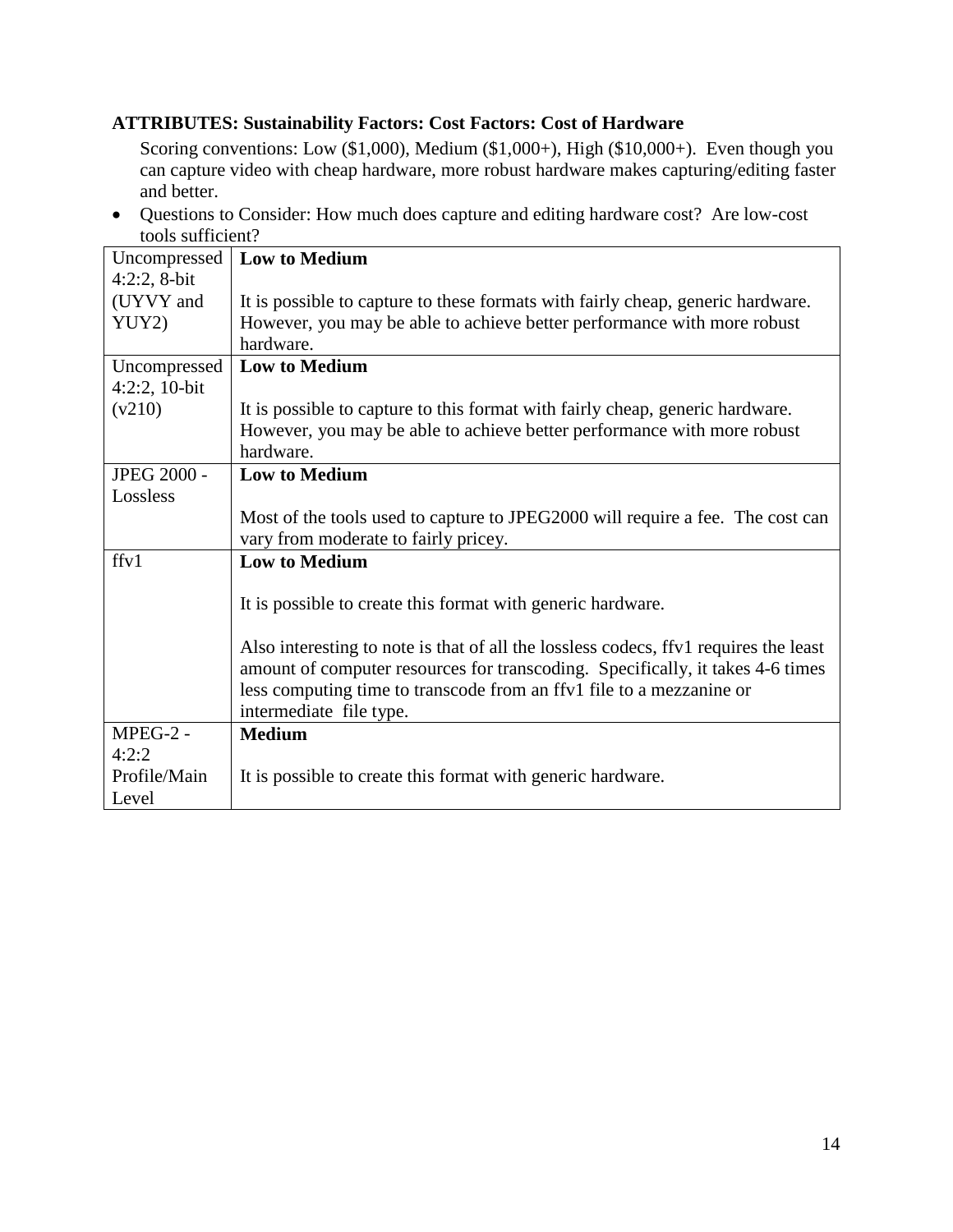#### <span id="page-14-0"></span>**ATTRIBUTES: Sustainability Factors: Cost Factors: Storage Cost**

- Scoring conventions: High= More than 1 GB per minute, Medium= 1 GB per minute, Low= Less than 1 GB per minute
- For additional frame of reference:
	- $\circ$  1 hour of uncompressed 10-bit = 94 GB
	- o 1 hour of uncompressed 8-bit =72 GB
	- o 1 hour of  $J2K = 52.83$  GB
	- o 1 hour of MPEG-2  $\omega$  50Mbps = 23 GB
- Questions to Consider: Are files created in this format usually large, medium, or small in size?

| Uncompressed       | <b>High</b>                                                                       |
|--------------------|-----------------------------------------------------------------------------------|
| $4:2:2, 8-bit$     |                                                                                   |
| (UYVY and          | These files are large and uncompressed; they will require significant storage     |
| YUY2)              | resources.                                                                        |
| Uncompressed       | High                                                                              |
| $4:2:2,10-bit$     |                                                                                   |
| (v210)             | These files are large and uncompressed; they will require significant storage     |
|                    | resources.                                                                        |
|                    |                                                                                   |
|                    | Additionally, v210 is one of the few codecs that actually adds padding bits; it   |
|                    | adds 2 bits of padding for every 3 10-bit samples. Because of this 10-bit in      |
|                    | v210 takes 33% more storage space than raw 8-bit, even more than the              |
|                    | presumed 20% increase from 8 to 10-bits.                                          |
| <b>JPEG 2000 -</b> | <b>Medium</b>                                                                     |
| Lossless           |                                                                                   |
|                    | These files are losslessly compressed so they will require slightly less storage. |
| ffv1               | <b>Medium</b>                                                                     |
|                    |                                                                                   |
|                    | These files are losslessly compressed so they will require slightly less storage. |
| MPEG-2 -           | Low                                                                               |
| 4:2:2              |                                                                                   |
| Profile/Main       | These files use lossy compression and will take up significantly less space than  |
| Level              | uncompressed or lossless compression.                                             |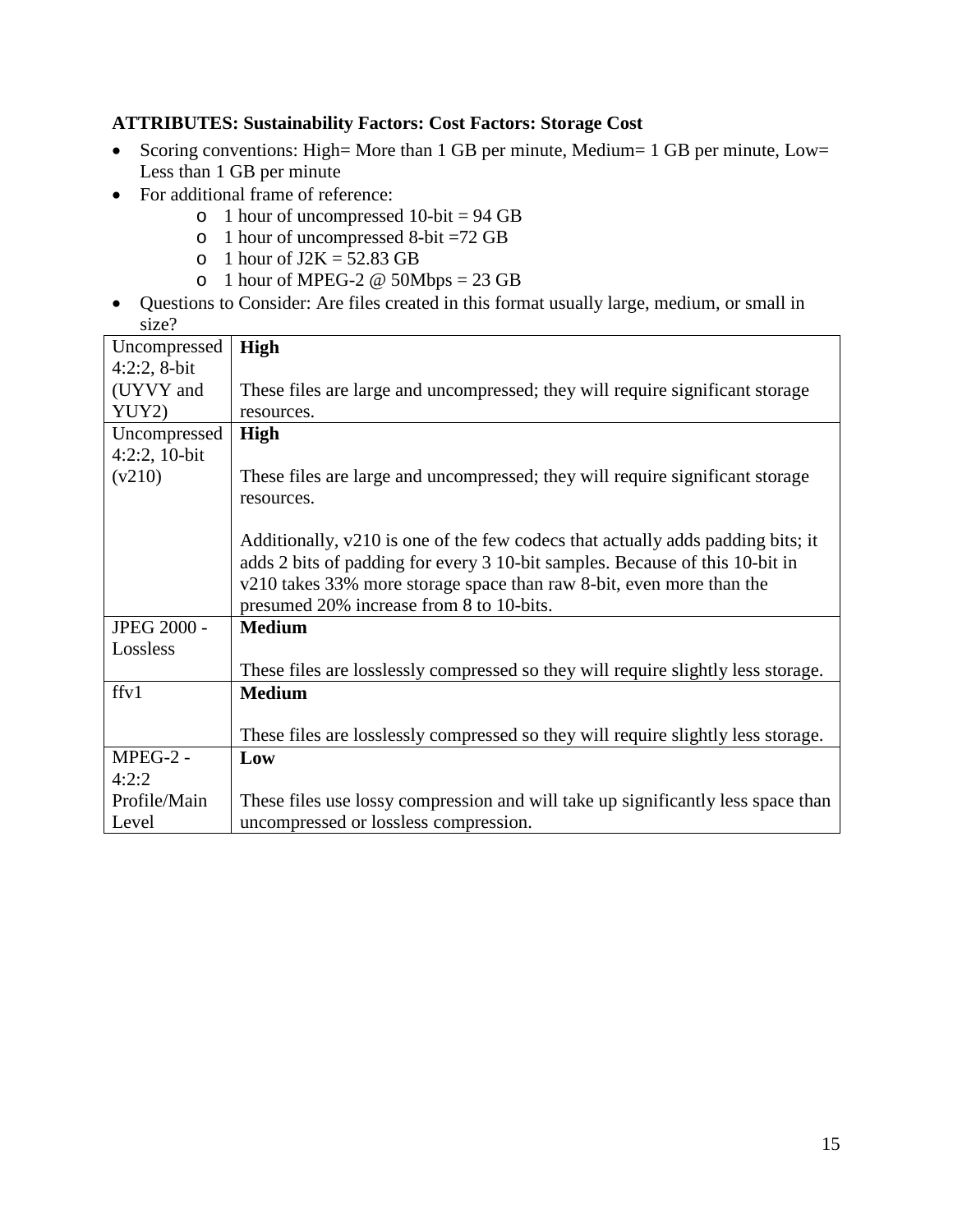#### <span id="page-15-0"></span>**ATTRIBUTES: Sustainability Factors: Cost Factors: Network Cost**

- Scoring conventions: High= More than real-time, Medium= Real-time, Low= Less than realtime. These costs may be more sensitive to scale of throughput than to size of the files. We are assuming an average network infrastructure, probably GigE with close to 1Gbps throughput.
- Questions to Consider: Does the transfer of files in this format effect performance of internal networks to the point where it would cost more to implement this format? We are assuming an average network infrastructure, probably GigE with close to 1Gbps throughput.

| Uncompressed       | <b>High</b>                                                                    |
|--------------------|--------------------------------------------------------------------------------|
| $4:2:2, 8-bit$     |                                                                                |
| (UYVY and          | These files are large and may slow down or overwhelm internal networks.        |
| YUY2)              |                                                                                |
| Uncompressed       | <b>High</b>                                                                    |
| $4:2:2,10-bit$     |                                                                                |
| (v210)             | These files are large and may slow down or overwhelm internal networks.        |
| <b>JPEG 2000 -</b> | <b>Medium</b>                                                                  |
| Lossless           |                                                                                |
|                    | These files use lossless compression and will probably transfer in about real- |
|                    | time.                                                                          |
| ffv1               | <b>Medium</b>                                                                  |
|                    |                                                                                |
|                    | These files use lossless compression and will probably transfer in about real- |
|                    | time.                                                                          |
| $MPEG-2$ -         | Low                                                                            |
| 4:2:2              |                                                                                |
| Profile/Main       | These files use lossy compression and will probably transfer at rates faster   |
| Level              | than real-time.                                                                |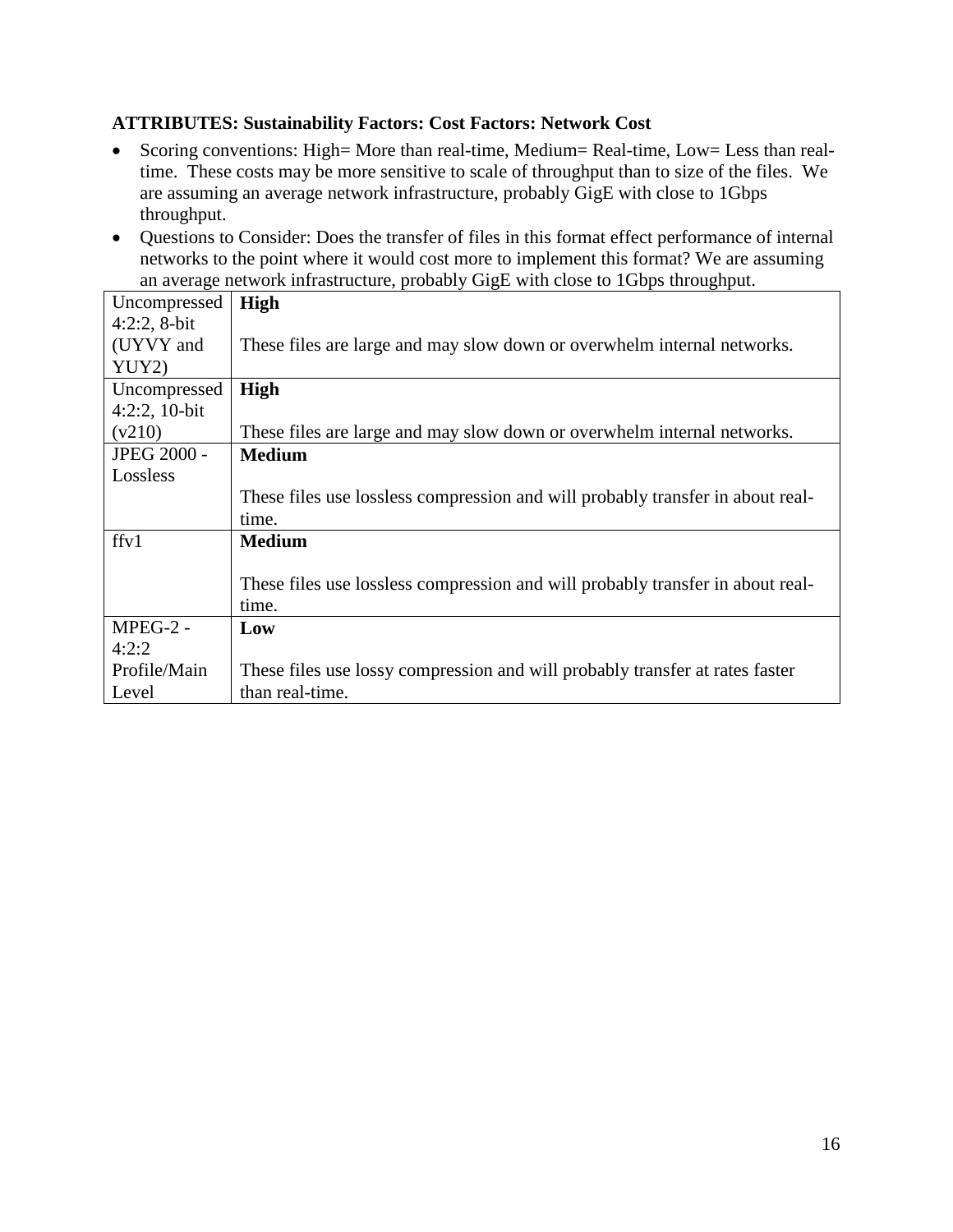#### <span id="page-16-0"></span>**ATTRIBUTES: System Implementation Factors: Level of difficulty/complexity to implement**

- Scoring conventions: High, Medium, Low
- Questions to Consider: Given all of the system implementation factors, how hard is it to implement this format? What is the level of effort associated with the implementation of this format? Are there special requirements for this format that would change the nominal workflow for digitization/information life cycle?

| Uncompressed       | Low                                                                           |
|--------------------|-------------------------------------------------------------------------------|
| $4:2:2, 8-bit$     |                                                                               |
| (UYVY and          | Fairly easy to implement. Both commercial and free software tools offer       |
| YUY2)              | consistent support for a variety of tasks including playback, metadata        |
|                    | manipulation and transcoding.                                                 |
| Uncompressed       | Low                                                                           |
| $4:2:2,10-bit$     |                                                                               |
| (v210)             | Fairly easy to implement. Both commercial and free software tools offer       |
|                    | consistent support for a variety of tasks including playback, metadata        |
|                    | manipulation and transcoding.                                                 |
| <b>JPEG 2000 -</b> | <b>Medium</b>                                                                 |
| Lossless           |                                                                               |
|                    |                                                                               |
|                    | Lingering issues with interoperability and a range of proprietary             |
|                    | implementations of this format are problematic. Commercial software tools     |
|                    | will probably be required and may support only limited flavors of the format. |
| ffv1               | <b>Medium</b>                                                                 |
|                    |                                                                               |
|                    | Well-supported and understood in the open source community. The cultural      |
|                    | heritage community is gaining familiarity with the format and commercial      |
|                    | vendors are beginning to release tools to support it.                         |
| MPEG-2 -           | Low                                                                           |
| 4:2:2              |                                                                               |
| Profile/Main       | Many tools support the MPEG-2 encoding. More advanced features will           |
| Level              | require the use of commercial tools.                                          |
|                    |                                                                               |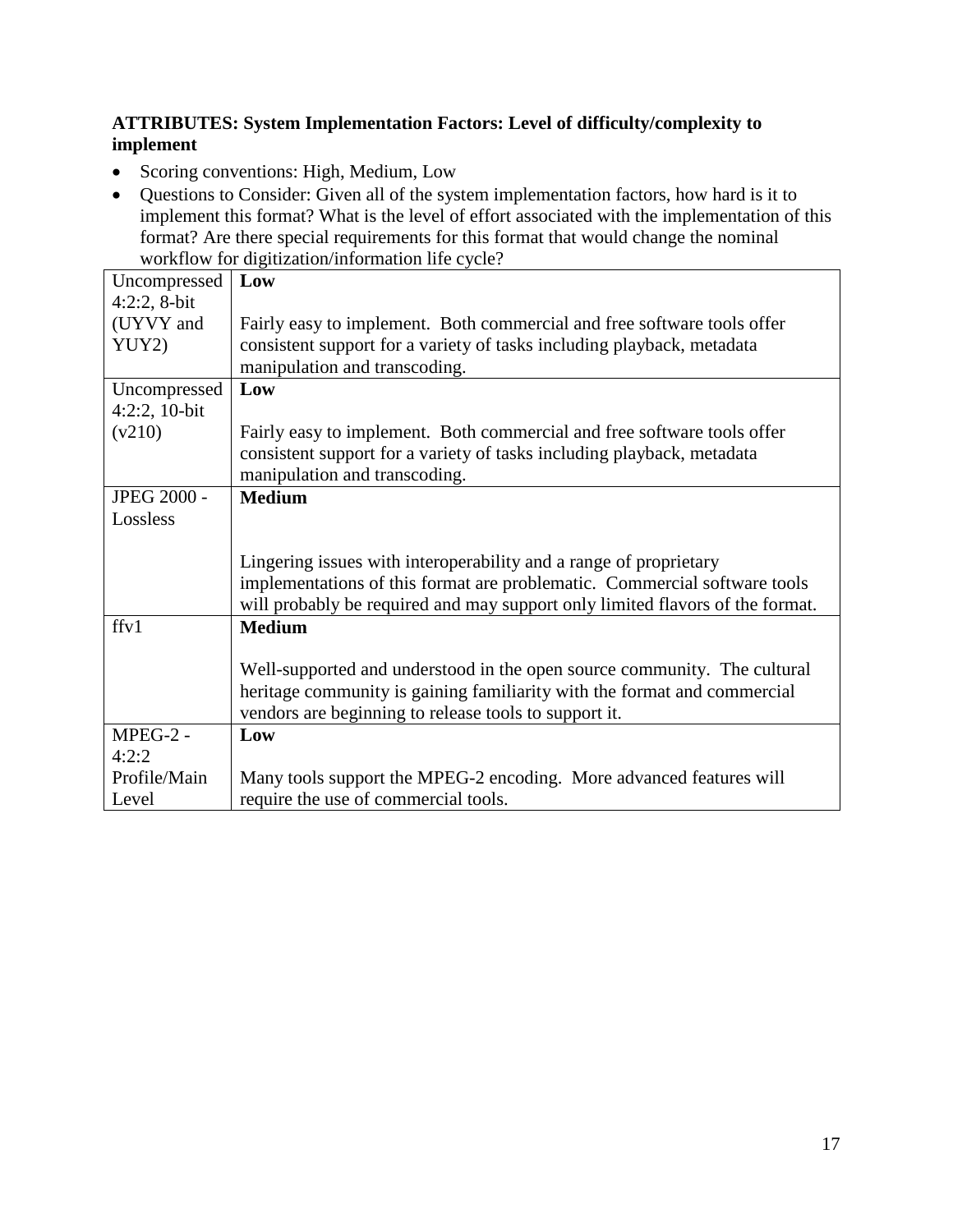#### <span id="page-17-0"></span>**ATTRIBUTES: System Implementation Factors: Technical Complexity**

- Scoring conventions: High, Medium, Low
- Questions to Consider: Are the tools command-line meant for engineers or GUI-centered applications accessible to the average user?

| Uncompressed       | Low                                                                           |
|--------------------|-------------------------------------------------------------------------------|
| $4:2:2$ , 8-bit    |                                                                               |
| (UYVY and          | Tools are well-developed and typically run from a GUI.                        |
| YUY2)              |                                                                               |
| Uncompressed       | Low                                                                           |
| 4:2:2, 10-bit      |                                                                               |
| (v210)             | Tools are well-developed and typically run from a GUI.                        |
| <b>JPEG 2000 -</b> | <b>Medium</b>                                                                 |
| Lossless           |                                                                               |
|                    | Format is somewhat complex and will require specialized tools. Familiarity    |
|                    | with the format will be required to successfully implement it.                |
| ffv1               | <b>Medium</b>                                                                 |
|                    |                                                                               |
|                    | Some tools require technical expertise. They may run from a command-line      |
|                    | instead of a GUI and may require less common platforms such as Linux.         |
|                    |                                                                               |
|                    | Commercials tools that are easier to implement are becoming more numerous     |
|                    | also.                                                                         |
| $MPEG-2 -$         | Low                                                                           |
| 4:2:2              |                                                                               |
| Profile/Main       | Familiarity with this format will facilitate successful implementation. Tools |
| Level              | that support this format are well-developed and typically run from a GUI.     |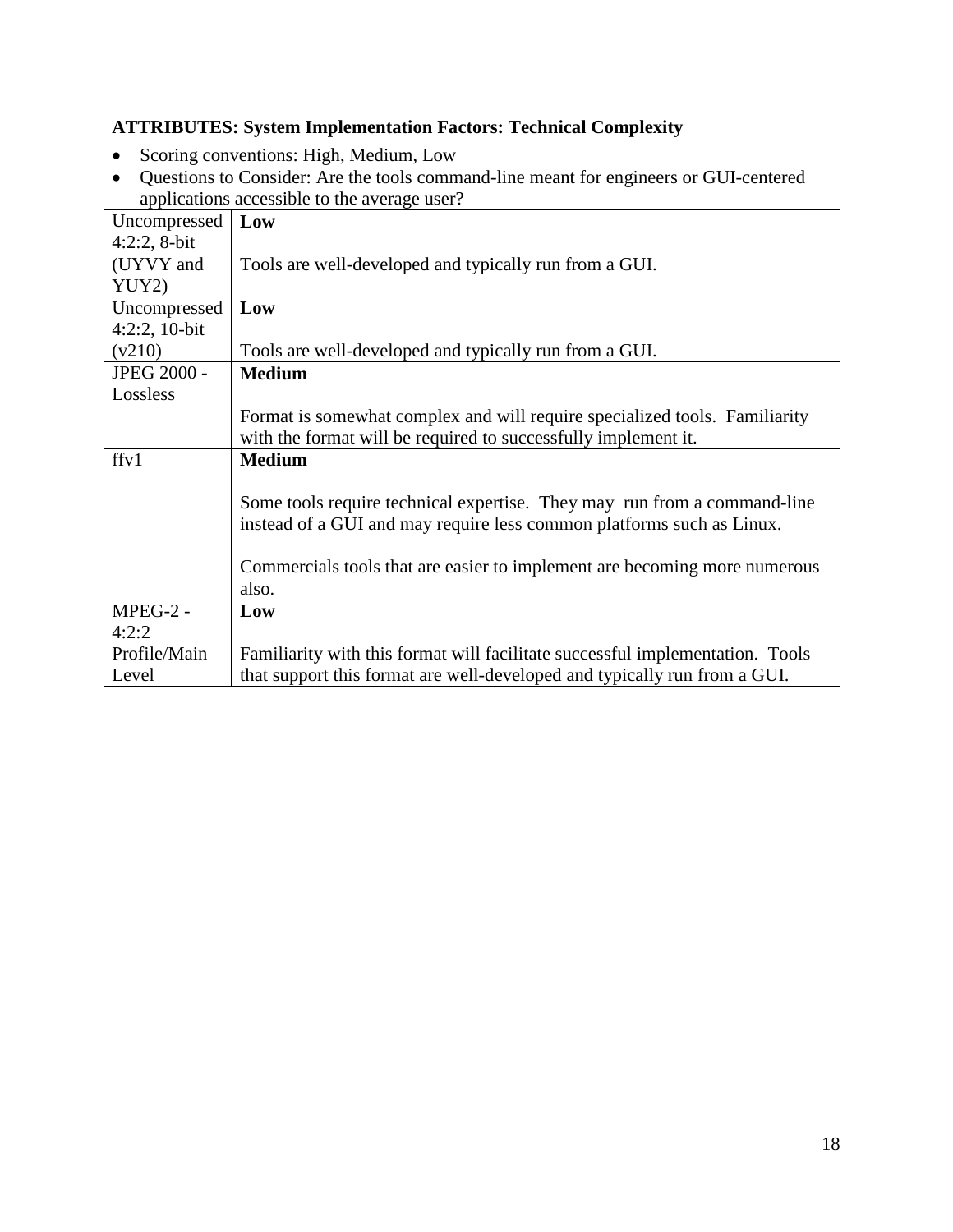#### <span id="page-18-0"></span>**ATTRIBUTES: System Implementation Factors: Availability of Tools for: Rendering/playback and Editing**

- Scoring conventions: Wide availability, Moderate availability, Limited availability
- Questions to Consider: Are there tools available for this format? What is the mix of open source and commercial tools?

| Uncompressed       | <b>Wide Availability</b>                                                   |
|--------------------|----------------------------------------------------------------------------|
| $4:2:2$ , 8-bit    |                                                                            |
| (UYVY and          | Good support from free software tools including VLC. Commercial software   |
| YUY2)              | usually supports this format as well.                                      |
| Uncompressed       | <b>Wide Availability</b>                                                   |
| $4:2:2,10-bit$     |                                                                            |
| (v210)             | Good support from free software tools including VLC. Commercial software   |
|                    | usually supports this format as well.                                      |
| <b>JPEG 2000 -</b> | <b>Moderate Availability</b>                                               |
| Lossless           |                                                                            |
|                    | Some tools are available, but support varies due to lingering issues with  |
|                    | interoperability. The majority of tools available for this format are      |
|                    | commercial.                                                                |
| ffv1               | <b>Wide Availability</b>                                                   |
|                    |                                                                            |
|                    | Good support from free software tools including VLC and ffplay. Commercial |
|                    | tools increasingly support the ffv1 codec.                                 |
| $MPEG-2 -$         | <b>Wide Availability</b>                                                   |
| 4:2:2              |                                                                            |
| Profile/Main       | Good support from free software tools including VLC.                       |
| Level              |                                                                            |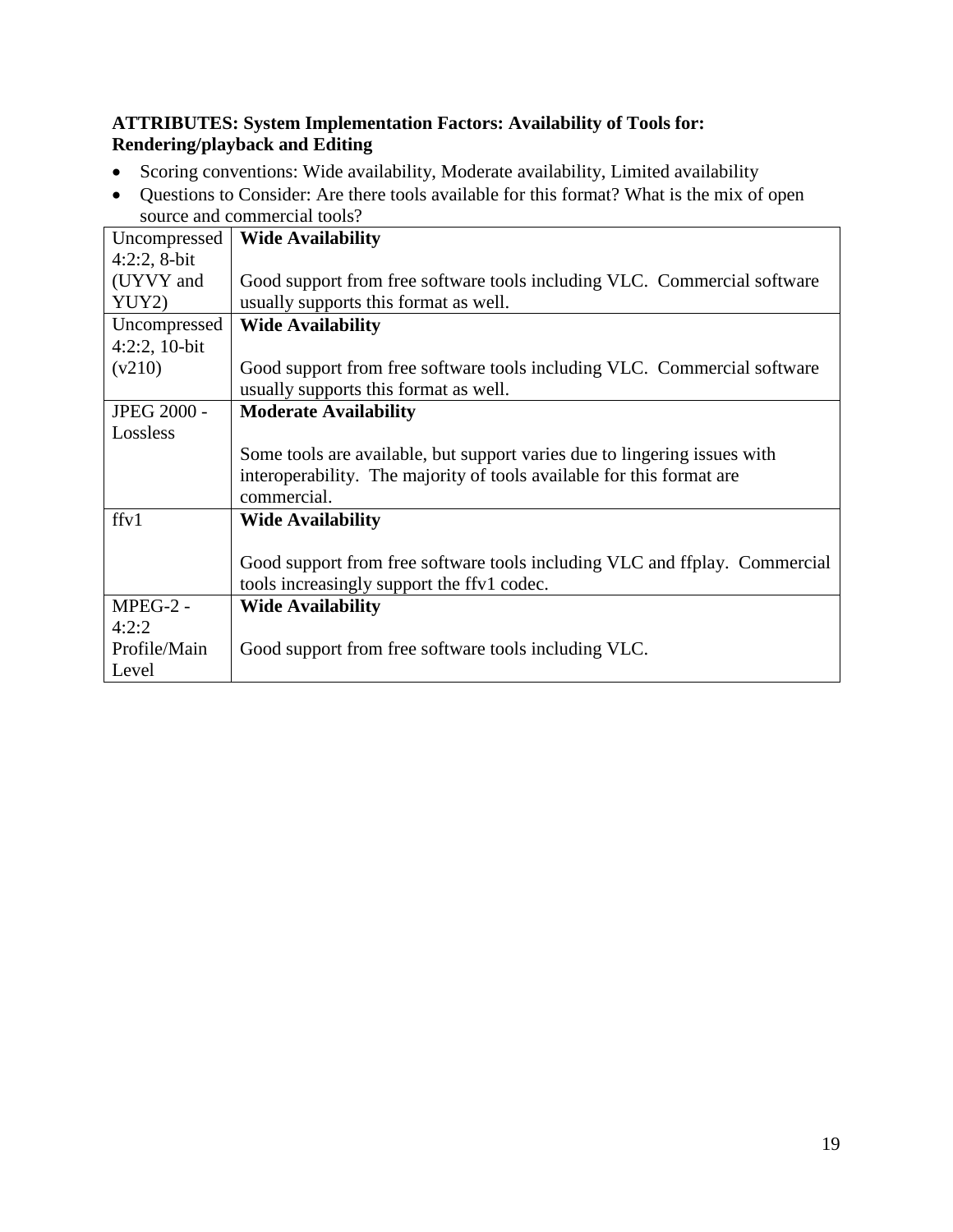#### <span id="page-19-0"></span>**ATTRIBUTES: System Implementation Factors: Availability of Tools for: Metadata extraction and Metadata embedding**

- <span id="page-19-1"></span>• Scoring conventions: Wide availability, Moderate availability, Limited availability
- Questions to Consider: Are there tools available for this format? What is the mix of open source and commercial tools? What level of effort is necessary in order to extract or embed metadata?

| molaudia:      |                                                                             |
|----------------|-----------------------------------------------------------------------------|
| Uncompressed   | <b>Wide Availability</b>                                                    |
| $4:2:2, 8-bit$ |                                                                             |
| (UYVY and      | Good support for metadata extraction from free software tools including     |
| YUY2)          | MediaInfo.                                                                  |
|                |                                                                             |
|                | Support for metadata embedding depends on the wrapper in use.               |
| Uncompressed   | <b>Wide Availability</b>                                                    |
| 4:2:2, 10-bit  |                                                                             |
| (v210)         | Good support for metadata extraction from free software tools including     |
|                | MediaInfo.                                                                  |
|                |                                                                             |
|                | Support for metadata embedding depends on the wrapper in use.               |
| JPEG 2000 -    | <b>Moderate Availability</b>                                                |
| Lossless       |                                                                             |
|                | Some tools are available, but support varies due to lingering issues with   |
|                | interoperability. The majority of tools available for this format are       |
|                | commercial.                                                                 |
| ffv1           | <b>Wide Availability</b>                                                    |
|                |                                                                             |
|                | Good support for metadata embedding and extraction from free software tools |
|                | including FFmpeg. Commercial tools increasingly support the ffv1 codec.     |
| MPEG-2 -       | <b>Wide Availability</b>                                                    |
| 4:2:2          |                                                                             |
| Profile/Main   | Good support for metadata extraction from free software tools including     |
| Level          | MediaInfo.                                                                  |
|                |                                                                             |
|                | Support for metadata embedding will probably require commercial tools.      |
|                |                                                                             |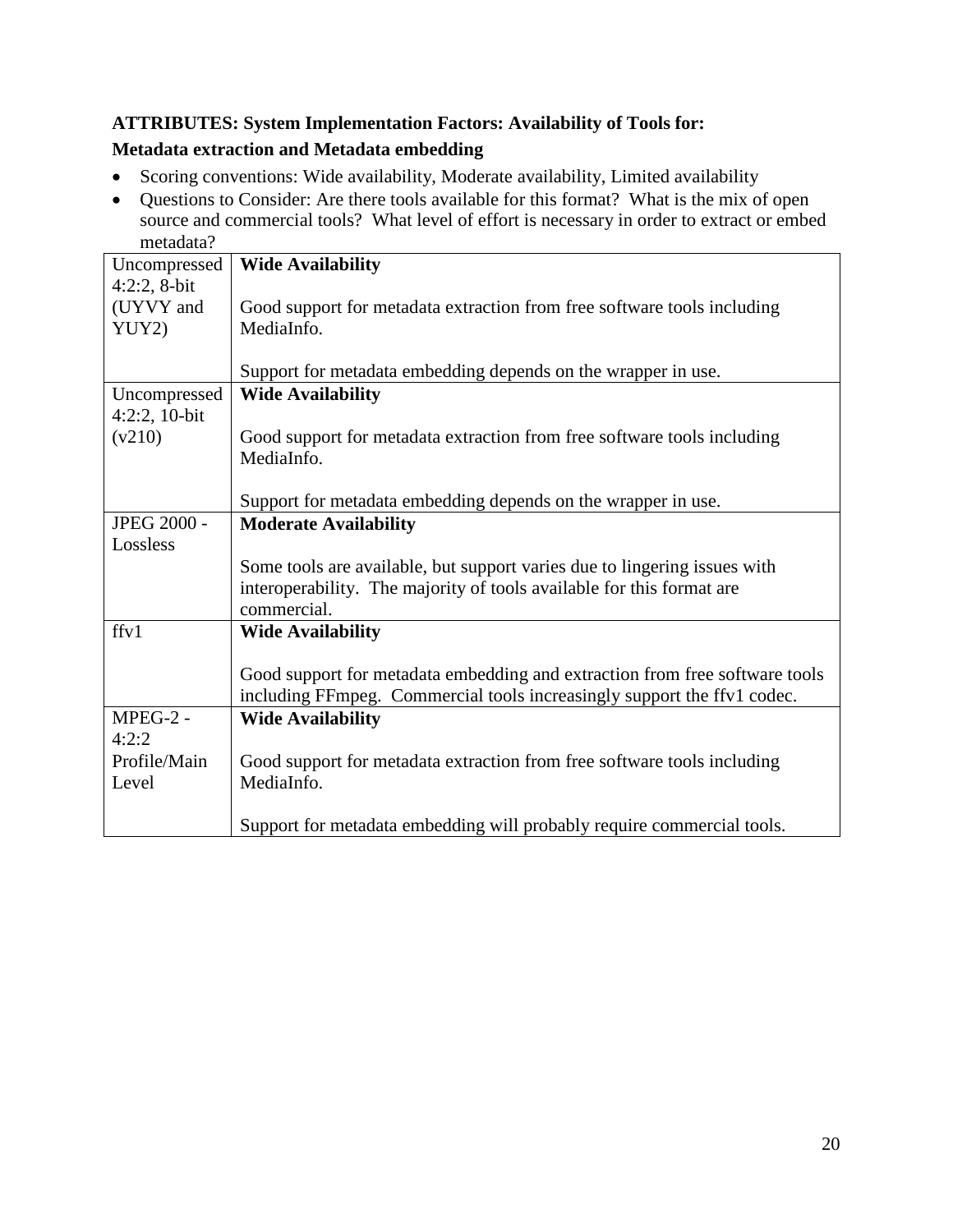#### <span id="page-20-1"></span><span id="page-20-0"></span>**ATTRIBUTES: System Implementation Factors: Availability of Tools for: Transcoding**

- Scoring conventions: Wide availability, Moderate availability, Limited availability
- Questions to Consider: Are there tools available for this format? What is the mix of open source and commercial tools? What level of effort is necessary in order to transcode?

| Uncompressed   | <b>Wide Availability</b>                                                       |
|----------------|--------------------------------------------------------------------------------|
| $4:2:2, 8-bit$ |                                                                                |
| (UYVY and      | Relatively easy to create derivatives and new preservation formats. A good     |
| YUY2)          | mix of free and commercial software tools can transcode from this format.      |
|                | FFmpeg is an example of a free tool that can perform these transcodes.         |
| Uncompressed   | <b>Wide Availability</b>                                                       |
| 4:2:2, 10-bit  |                                                                                |
| (v210)         | Relatively easy to create derivatives and new preservation formats. A good     |
|                | mix of free software and commercial tools support transcodes from this         |
|                | format. FFmpeg is an example of a free tool that can perform these             |
|                | transcodes.                                                                    |
| JPEG 2000 -    | <b>Moderate Availability</b>                                                   |
| Lossless       |                                                                                |
|                | Some tools are available, but support varies due to lingering issues with      |
|                | interoperability. The majority of tools available for this format are          |
|                | commercial.                                                                    |
| ffv1           | <b>Moderate Availability</b>                                                   |
|                |                                                                                |
|                | Free software tools like FFmpeg could easily create derivatives and new        |
|                | preservation formats if there is the technical knowledge and experience to use |
|                | the command line interface. Commercial tools increasingly support ffv1 as      |
|                | well.                                                                          |
| MPEG-2 -       | <b>Wide Availability</b>                                                       |
| 4:2:2          |                                                                                |
| Profile/Main   | Relatively easy to create derivatives and new preservation formats. A good     |
| Level          | mix of free software and commercial tools support transcodes from this         |
|                | format. FFmpeg is an example of a free software tool that can perform these    |
|                | transcodes.                                                                    |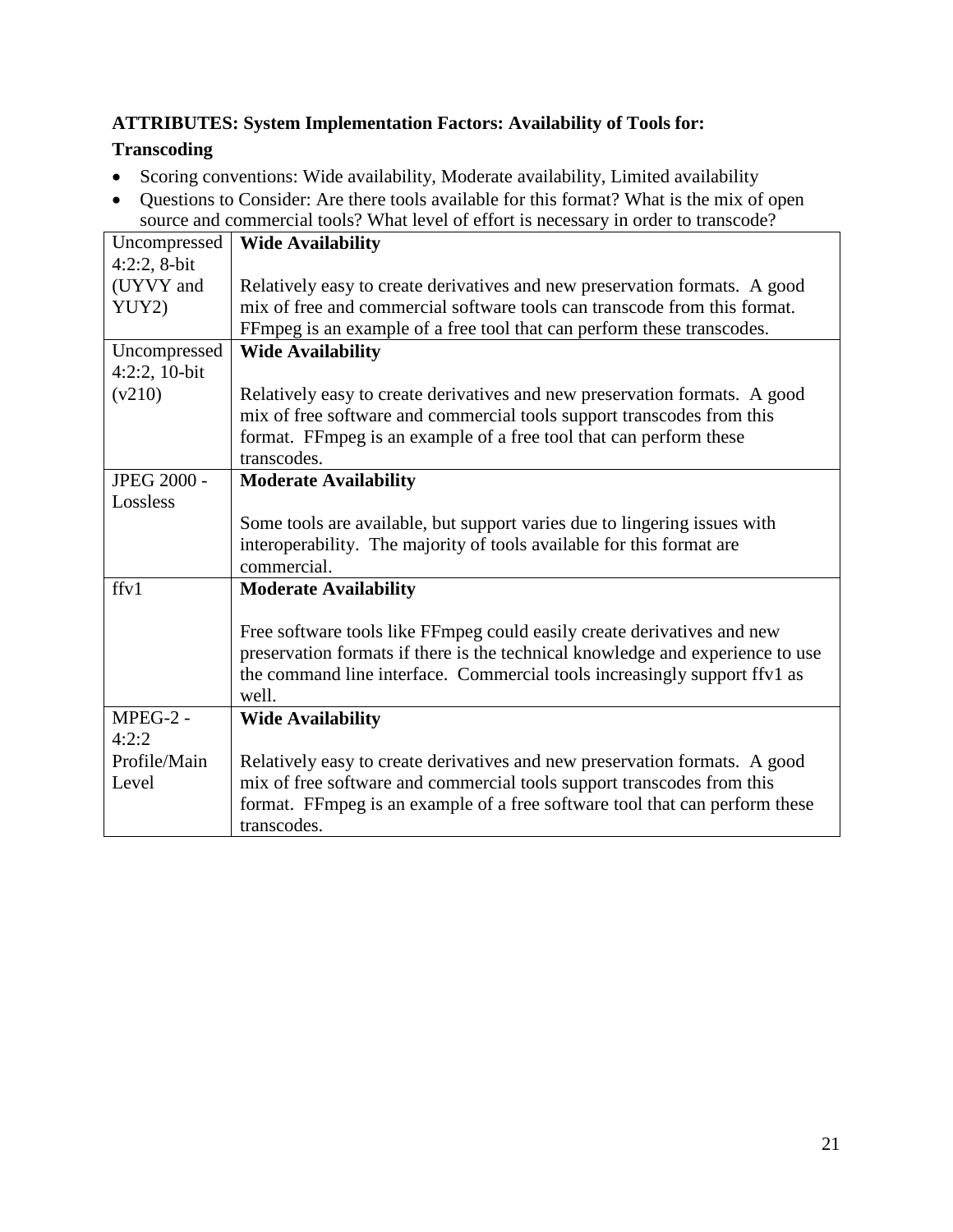#### <span id="page-21-1"></span><span id="page-21-0"></span>**ATTRIBUTES: System Implementation Factors: Availability of Tools to: Measure Compliance with Institutional Specifications**

- Scoring conventions: Wide availability, Moderate availability, Limited availability
- Questions to Consider: How easy is it to ensure that you are producing a file that conforms to your institutional specifications?

| Uncompressed       | <b>Wide Availability</b>                                                      |
|--------------------|-------------------------------------------------------------------------------|
| $4:2:2, 8-bit$     |                                                                               |
| (UYVY and          | Free software tools like MediaInfo and AVI MetaEdit can extract technical     |
| YUY2)              | metadata which can be compared against institutional specs. Commercial tools  |
|                    | can also do this work.                                                        |
| Uncompressed       | <b>Wide Availability</b>                                                      |
| $4:2:2,10-bit$     |                                                                               |
| (v210)             | Free software tools like MediaInfo can extract technical metadata which can   |
|                    | be compared against institutional specs. Commercial software tools can also   |
|                    | do this work.                                                                 |
| <b>JPEG 2000 -</b> | <b>Wide Availability</b>                                                      |
| Lossless           |                                                                               |
|                    | Free software tools like MediaInfo can extract technical metadata which can   |
|                    | be compared against institutional specs. Commercial software tools can also   |
|                    | do this work.                                                                 |
| ffv1               | <b>Wide Availability</b>                                                      |
|                    |                                                                               |
|                    | Free software tools like MediaInfo and ffprobe can extract technical metadata |
|                    | which can be compared against institutional specs. Commercial tools can also  |
|                    | do this work.                                                                 |
| $MPEG-2 -$         | <b>Wide Availability</b>                                                      |
| 4:2:2              |                                                                               |
| Profile/Main       | Free software tools like MediaInfo can extract technical metadata which can   |
| Level              | be compared against institutional specs. Commercial software tools can also   |
|                    | do this work.                                                                 |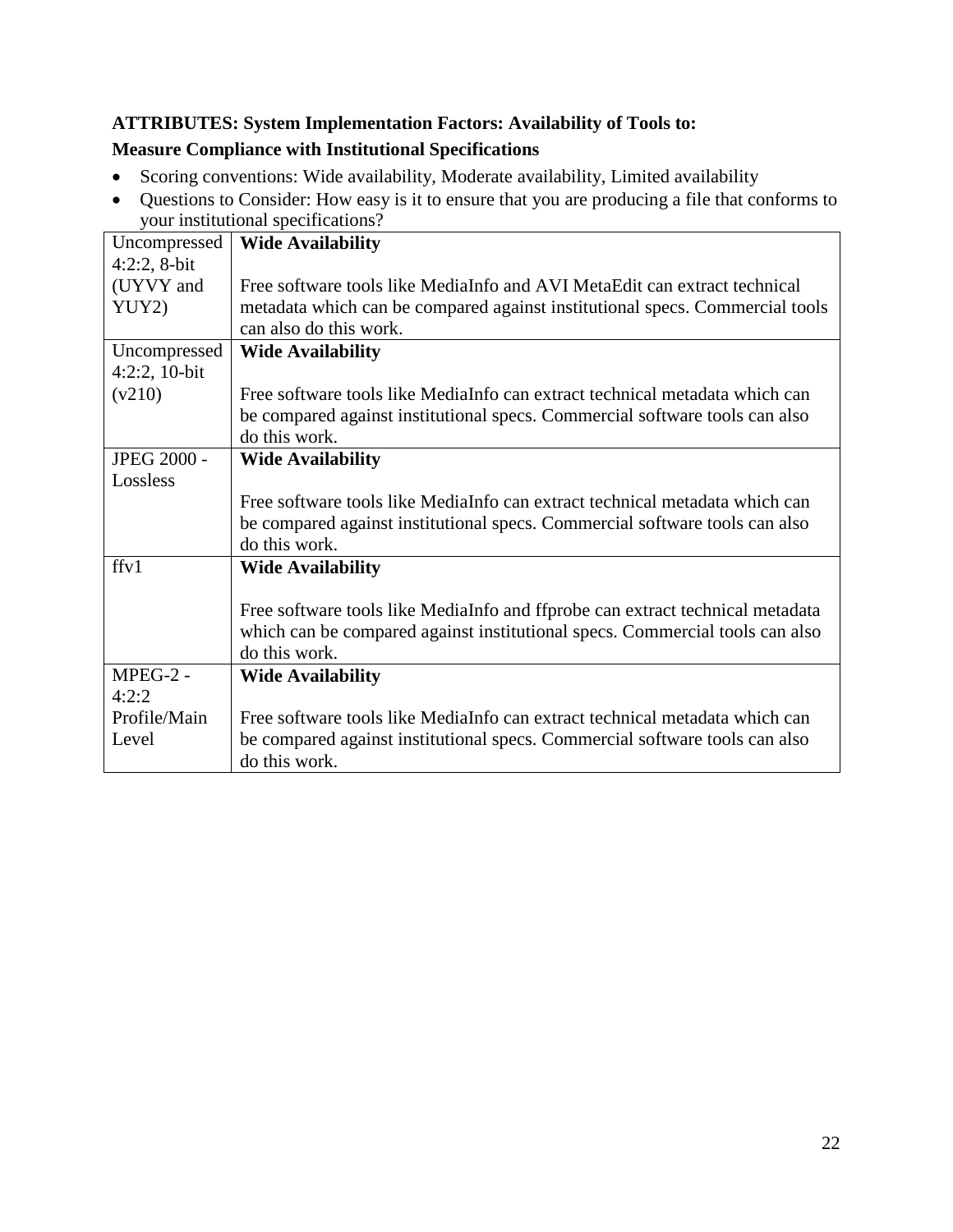#### <span id="page-22-1"></span><span id="page-22-0"></span>**ATTRIBUTES: System Implementation Factors: Availability Tools to: Tools to Evaluate and Monitor Content Quality**

- Scoring conventions: Wide availability, Moderate availability, Limited availability
- Questions to Consider: How easy is it to ensure that you are producing a file that conforms to broadcast specifications or other quality measures?

| Uncompressed                   | <b>Moderate Availability</b>                                                   |
|--------------------------------|--------------------------------------------------------------------------------|
| $4:2:2, 8-bit$                 |                                                                                |
| (UYVY and                      | Free software tools like MediaInfo could be used to ensure correct file        |
| YUY2)                          | characteristics. In order to evaluate the quality of the video content,        |
|                                | commercial tools will probably be required.                                    |
|                                |                                                                                |
|                                | Also of note, Bay Area Video Coalition (Bay Area Video Coalition (BAVC))       |
|                                | led a project to develop a free software tool to perform quality control on    |
|                                | actual video content. It is available for download at their website.           |
| Uncompressed<br>$4:2:2,10-bit$ | <b>Moderate Availability</b>                                                   |
|                                | Free software tools like MediaInfo could be used to ensure correct file        |
| (v210)                         | characteristics. In order to evaluate the quality of the video content,        |
|                                |                                                                                |
|                                | commercial software tools will probably be required.                           |
|                                | Also of note, Bay Area Video Coalition (Bay Area Video Coalition (BAVC))       |
|                                | led a project to develop a free software tool to perform quality control on    |
|                                | actual video content. It is available for download at their website.           |
| <b>JPEG 2000 -</b>             | <b>Moderate Availability</b>                                                   |
| Lossless                       |                                                                                |
|                                | Free software tools like MediaInfo could be used to ensure correct file        |
|                                | characteristics. In order to evaluate the quality of the video content,        |
|                                | commercial tools will probably be required. Support will vary due to lingering |
|                                | issues with interoperability.                                                  |
|                                |                                                                                |
|                                | Also of note, Bay Area Video Coalition (Bay Area Video Coalition (BAVC))       |
|                                | led a project to develop a free software tool to perform quality control on    |
|                                | actual video content. It is available for download at their website.           |
| ffy1                           | <b>Moderate Availability</b>                                                   |
|                                |                                                                                |
|                                | Free software tools like MediaInfo and ffprobe could be used to ensure correct |
|                                | file characteristics.                                                          |
|                                | Also of note, Bay Area Video Coalition (Bay Area Video Coalition (BAVC))       |
|                                | led a project to develop a free software tool to perform quality control on    |
|                                | actual video content. It is available for download at their website.           |
| MPEG-2 -                       | <b>Moderate Availability</b>                                                   |
| 4:2:2                          |                                                                                |
| Profile/Main                   | Free software tools like MediaInfo could be used to ensure correct file        |
| Level                          | characteristics. In order to evaluate the quality of the video content,        |
|                                | commercial software tools will probably be required.                           |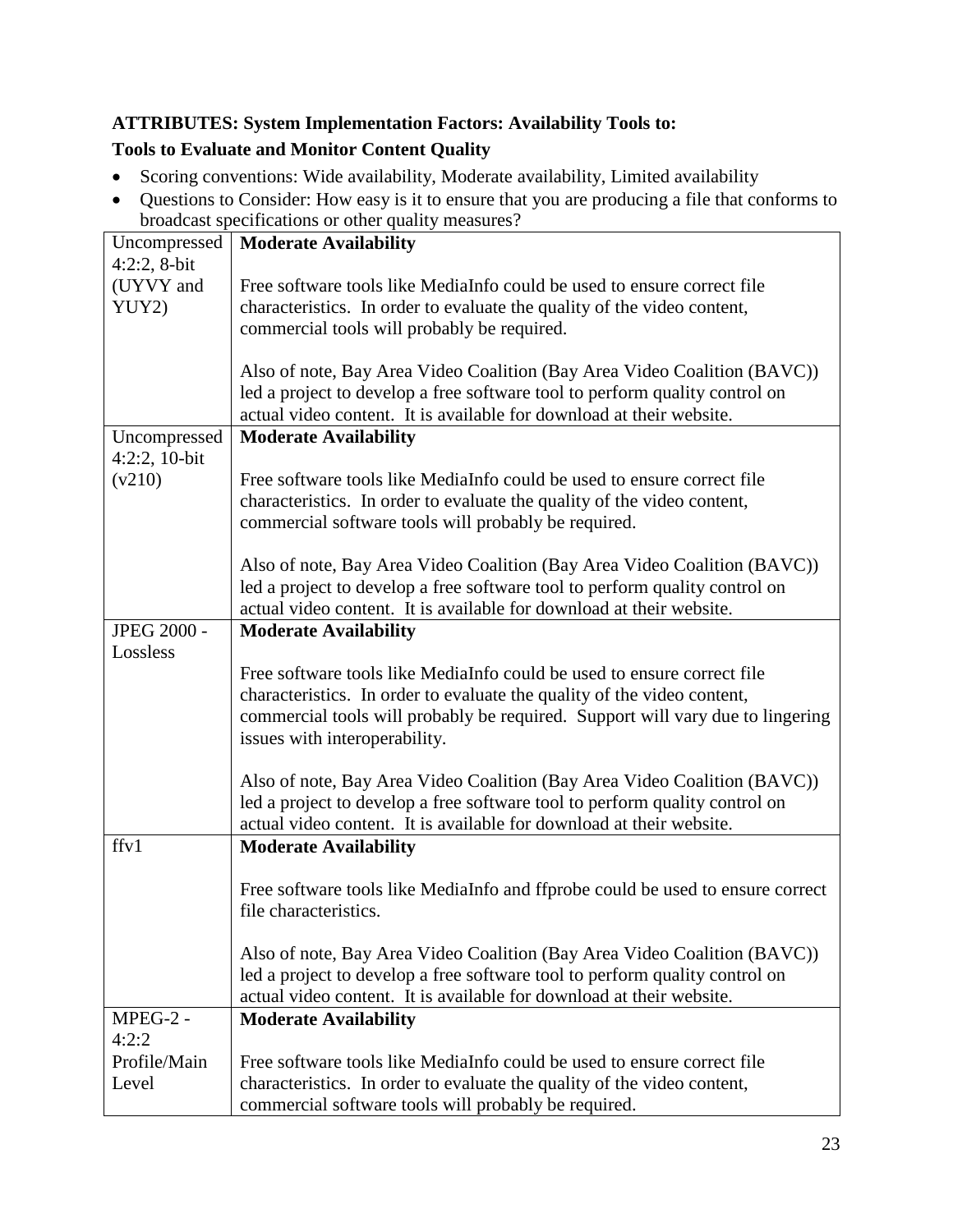|  | Also of note, Bay Area Video Coalition (Bay Area Video Coalition (BAVC))    |
|--|-----------------------------------------------------------------------------|
|  | led a project to develop a free software tool to perform quality control on |
|  | actual video content. It is available for download at their website.        |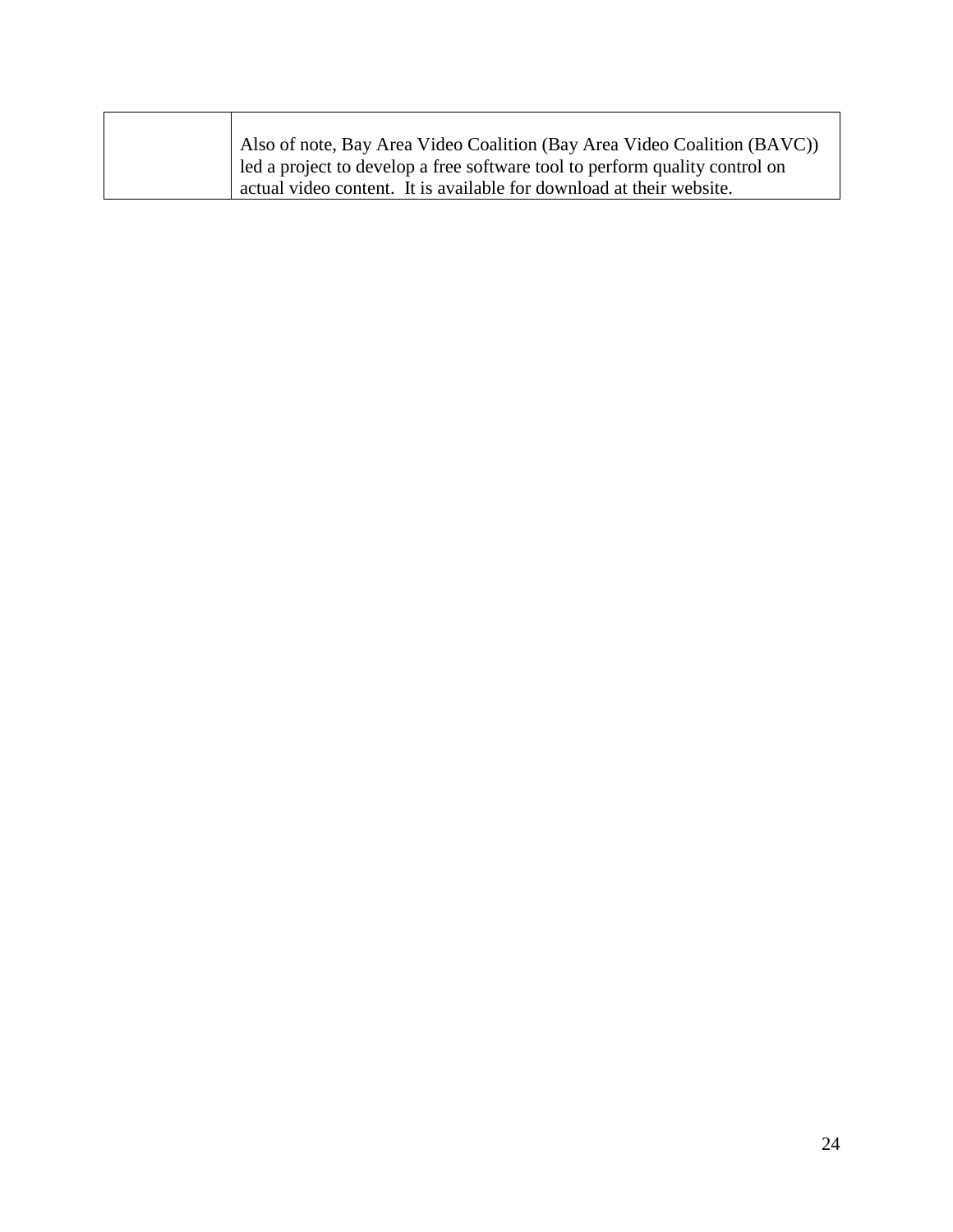#### <span id="page-24-0"></span>**ATTRIBUTES: System Implementation Factors: Ease and Accuracy of Format Identification**

Defined by JHOVE as the format to which a digital object conforms

- Scoring conventions: Good, Acceptable, Poor
- Questions to Consider: Can the format be identified using DROID/PRONOM or other tools?

| Uncompressed       | Acceptable                                                                 |
|--------------------|----------------------------------------------------------------------------|
| $4:2:2$ , 8-bit    |                                                                            |
| (UYVY and          | Not supported by free software tools like JHOVE and DROID but is supported |
| YUY2)              | by commercial tools.                                                       |
| Uncompressed       | Acceptable                                                                 |
| $4:2:2,10-bit$     |                                                                            |
| (v210)             | Not supported by free software tools like JHOVE and DROID but is supported |
|                    | by commercial tools.                                                       |
| <b>JPEG 2000 -</b> | Acceptable                                                                 |
| Lossless           |                                                                            |
|                    | Not supported by free software tools like JHOVE and DROID but is supported |
|                    | by commercial tools.                                                       |
| ffv1               | Acceptable                                                                 |
|                    |                                                                            |
|                    | Not supported by free software tools like JHOVE and DROID but is supported |
|                    | by commercial tools.                                                       |
| MPEG-2 -           | Good                                                                       |
| 4:2:2              |                                                                            |
| Profile/Main       | Supported by DROID (x/fmt 385 and 386) as well as commercial tools.        |
| Level              |                                                                            |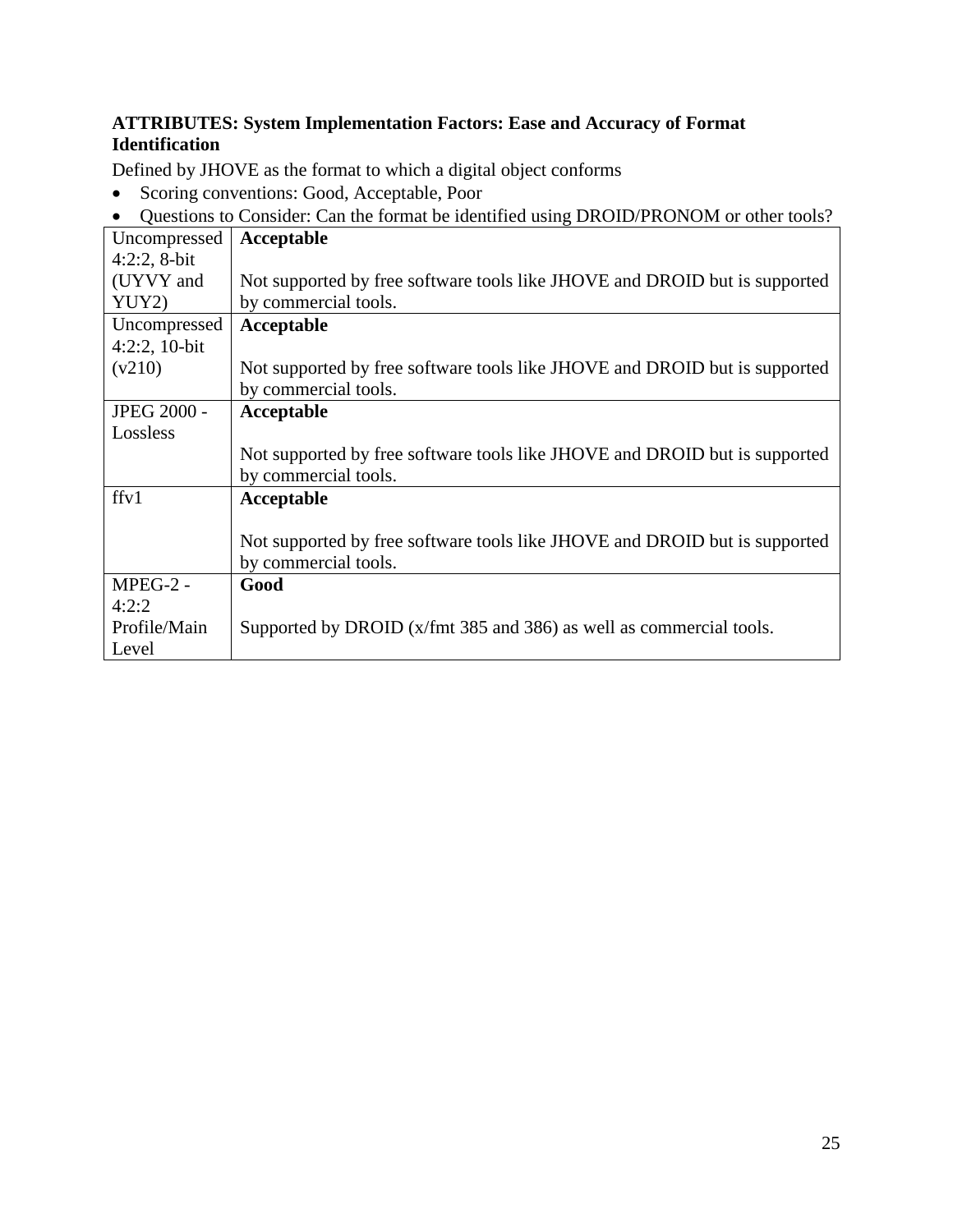#### <span id="page-25-0"></span>**ATTRIBUTES: System Implementation Factors: Ease and Accuracy of Format Validation**

Defined by JHOVE as the level of compliance of a digital object to the specification for its purported format. Validation includes well-formedness.

- Scoring conventions: Good, Acceptable, Poor
- Questions to Consider: Does the format specification include concepts and methods for conformance?

| Uncompressed       | Poor                                           |
|--------------------|------------------------------------------------|
| $4:2:2$ , 8-bit    |                                                |
| (UYVY and          | There are no tools that can perform this task. |
| YUY2)              |                                                |
| Uncompressed       | Poor                                           |
| $4:2:2,10-bit$     |                                                |
| (v210)             | There are no tools that can perform this task. |
| <b>JPEG 2000 -</b> | Poor                                           |
| Lossless           |                                                |
|                    | There are no tools that can perform this task. |
| ffv1               | Poor                                           |
|                    |                                                |
|                    | There are no tools that can perform this task. |
| MPEG-2 -           | Poor                                           |
| 4:2:2              |                                                |
| Profile/Main       | There are no tools that can perform this task. |
| Level              |                                                |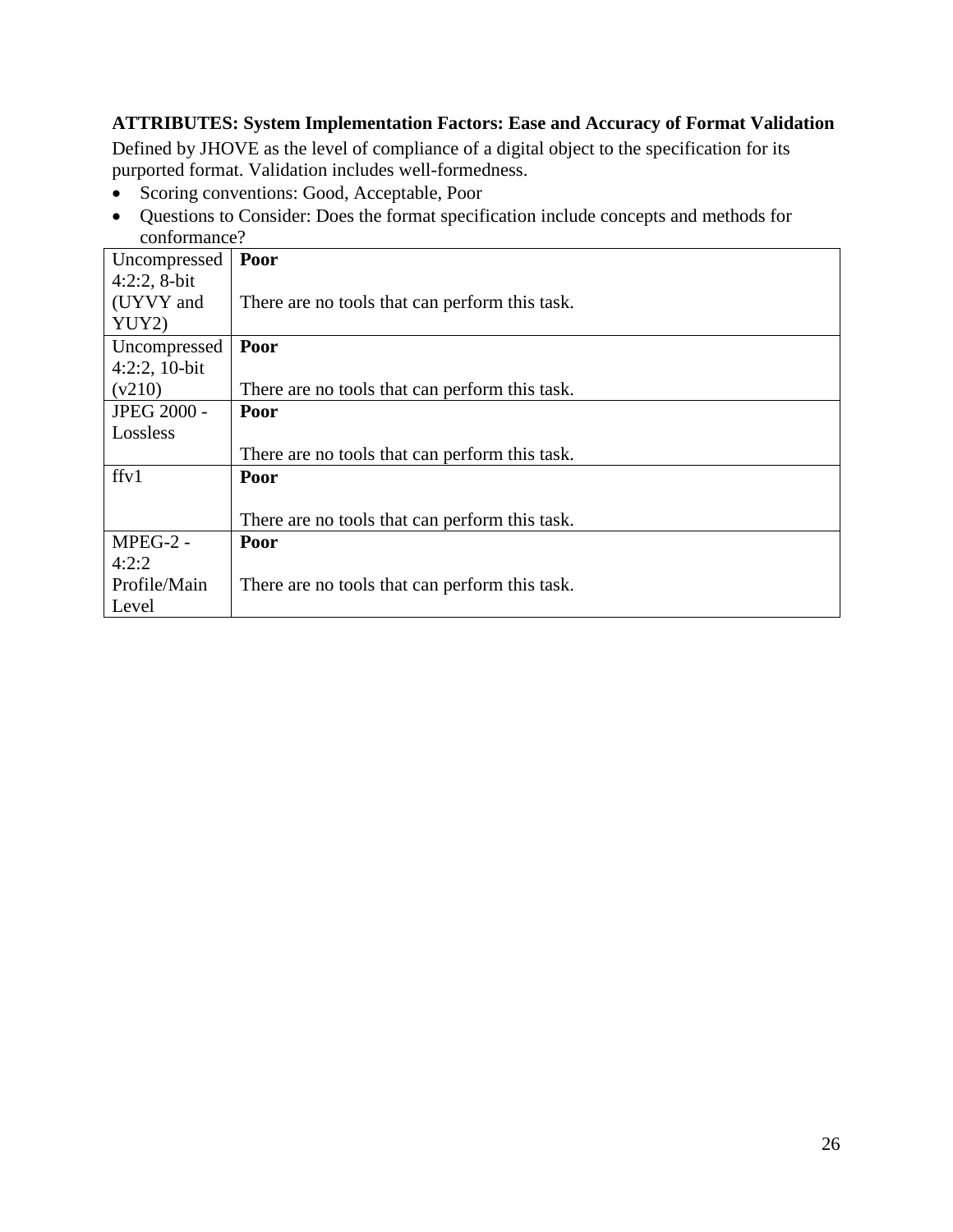# <span id="page-26-0"></span>**ATTRIBUTES: Settings and Capabilities: Clarity**

- Scoring conventions: Good, Acceptable, Poor
- Questions to Consider: Does the format support a variety of compression or encoding schemes? Are these schemes robust and thorough?

| Uncompressed       | Acceptable                                                               |
|--------------------|--------------------------------------------------------------------------|
| $4:2:2, 8-bit$     |                                                                          |
| (UYVY and          | UYVY and YUY2 are fairly basic encodings that support video encodings up |
| YUY2)              | to 8-bits.                                                               |
| Uncompressed       | Good                                                                     |
| $4:2:2,10-bit$     |                                                                          |
| (v210)             | v210 is a fairly robust encoding that supports SDI-like video.           |
| <b>JPEG 2000 -</b> | Good                                                                     |
| Lossless           |                                                                          |
|                    | JPEG2000 is a complex encoding scheme that supports various levels of    |
|                    | granularity.                                                             |
| ffv1               | Good                                                                     |
|                    |                                                                          |
|                    | ffyl supports a wide range of encoding options.                          |
| MPEG-2 -           | Acceptable                                                               |
| 4:2:2              |                                                                          |
| Profile/Main       | MPEG-2 @ 50Mbps provides a standard level of detail, but does use        |
| Level              | compression to eliminate some information.                               |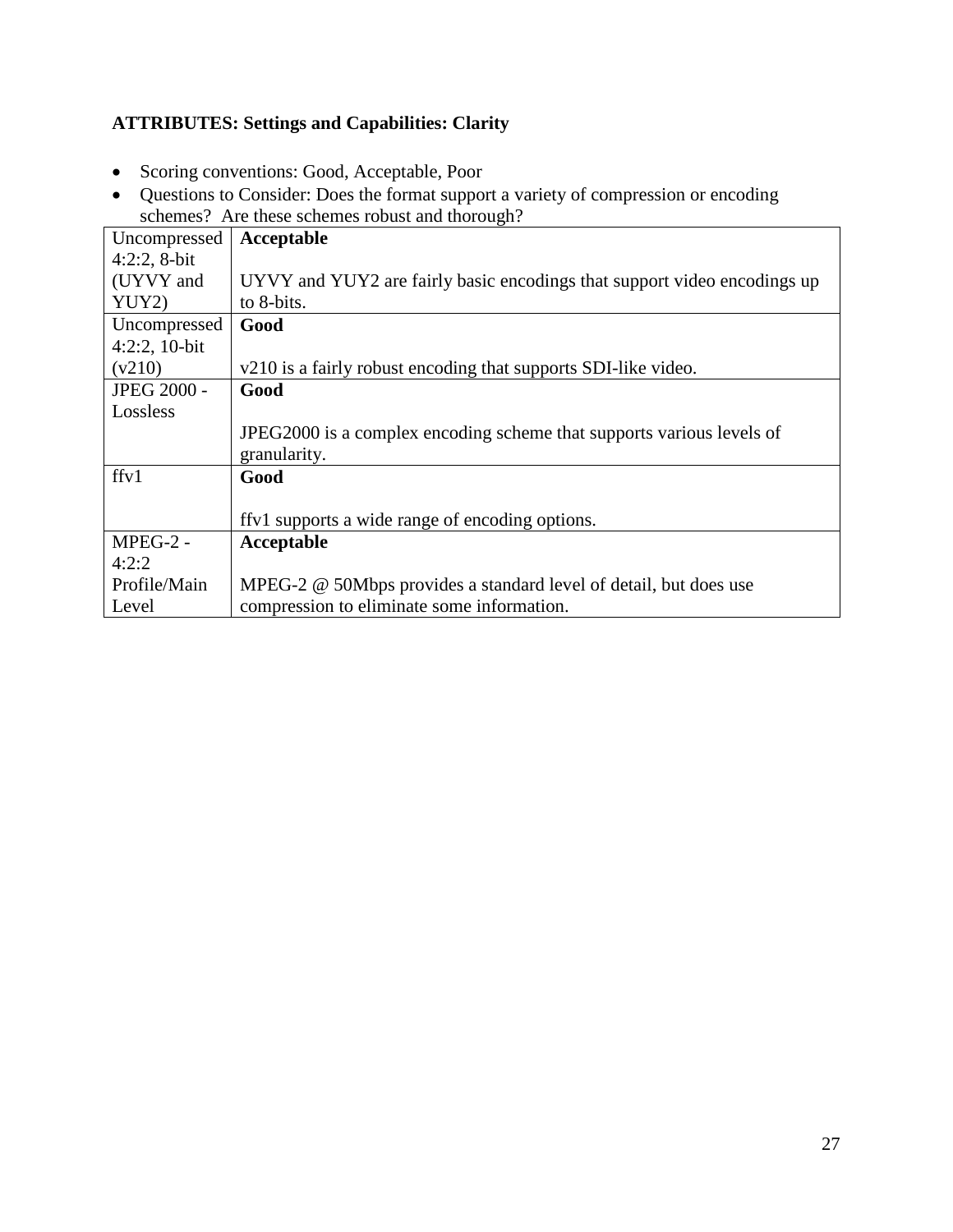#### <span id="page-27-0"></span>**ATTRIBUTES: Settings and Capabilities: Bit Depth**

- Scoring conventions: Good, Acceptable, Poor
- Questions to Consider: What bit depths does the format support, i.e. 8-bit and/or 10-bit?

| Uncompressed       | Acceptable                                                                      |
|--------------------|---------------------------------------------------------------------------------|
| $4:2:2, 8-bit$     |                                                                                 |
| (UYVY and          | Supports 8-bit only.                                                            |
| YUY2)              |                                                                                 |
| Uncompressed       | Good                                                                            |
| $4:2:2,10-bit$     |                                                                                 |
| (v210)             | Supports 10-bit only.                                                           |
| <b>JPEG 2000 -</b> | Good                                                                            |
| Lossless           |                                                                                 |
|                    | Very versatile in this respect. Format supports a wide range of bit depths from |
|                    | about 8 to 24-bit.                                                              |
| ffv1               | Good                                                                            |
|                    |                                                                                 |
|                    | Supports a range of bit depths from 8-16 in YUV color spaces and up to 14-      |
|                    | bits in RGB color spaces.                                                       |
| $MPEG-2$ -         | Acceptable                                                                      |
| 4:2:2              |                                                                                 |
| Profile/Main       | Supports 8-bit only.                                                            |
| Level              |                                                                                 |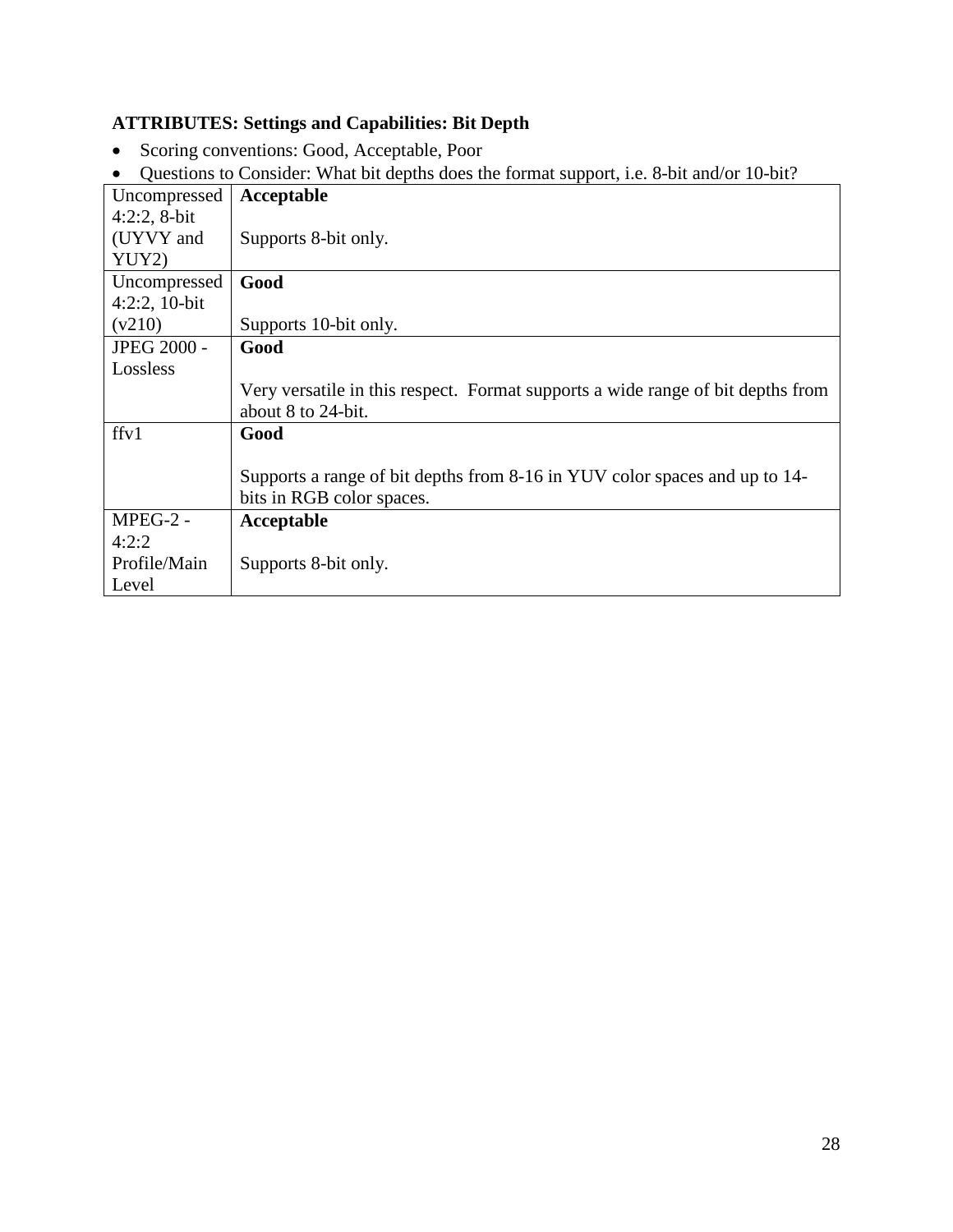#### <span id="page-28-0"></span>**ATTRIBUTES: Settings and Capabilities: Chroma Subsampling**

- Scoring conventions: Good, Acceptable, Poor
- Questions to Consider: What chroma subsampling is supported? Is this clearly declared in technical metadata?

| Uncompressed       | Acceptable                                                                      |
|--------------------|---------------------------------------------------------------------------------|
| $4:2:2$ , 8-bit    |                                                                                 |
| (UYVY and          | Supports only 4:2:2 chroma subsampling                                          |
| YUY2)              |                                                                                 |
| Uncompressed       | Acceptable                                                                      |
| $4:2:2,10-bit$     |                                                                                 |
| (v210)             | Supports only 4:2:2 chroma subsampling                                          |
| <b>JPEG 2000 -</b> | Good                                                                            |
| Lossless           |                                                                                 |
|                    | Very versatile in this respect. Format supports $4:2:2, 4:4:4$ and many others. |
| ffv1               | Good                                                                            |
|                    |                                                                                 |
|                    | Very versatile in this respect. Format supports 4:2:2, 4:4:4 and many others.   |
|                    | Ffv1 also supports an alpha channel in both YUV and RGB color spaces.           |
| $MPEG-2$ -         | Acceptable                                                                      |
| 4:2:2              |                                                                                 |
| Profile/Main       | Supports only 4:2:2 chroma subsampling                                          |
| Level              |                                                                                 |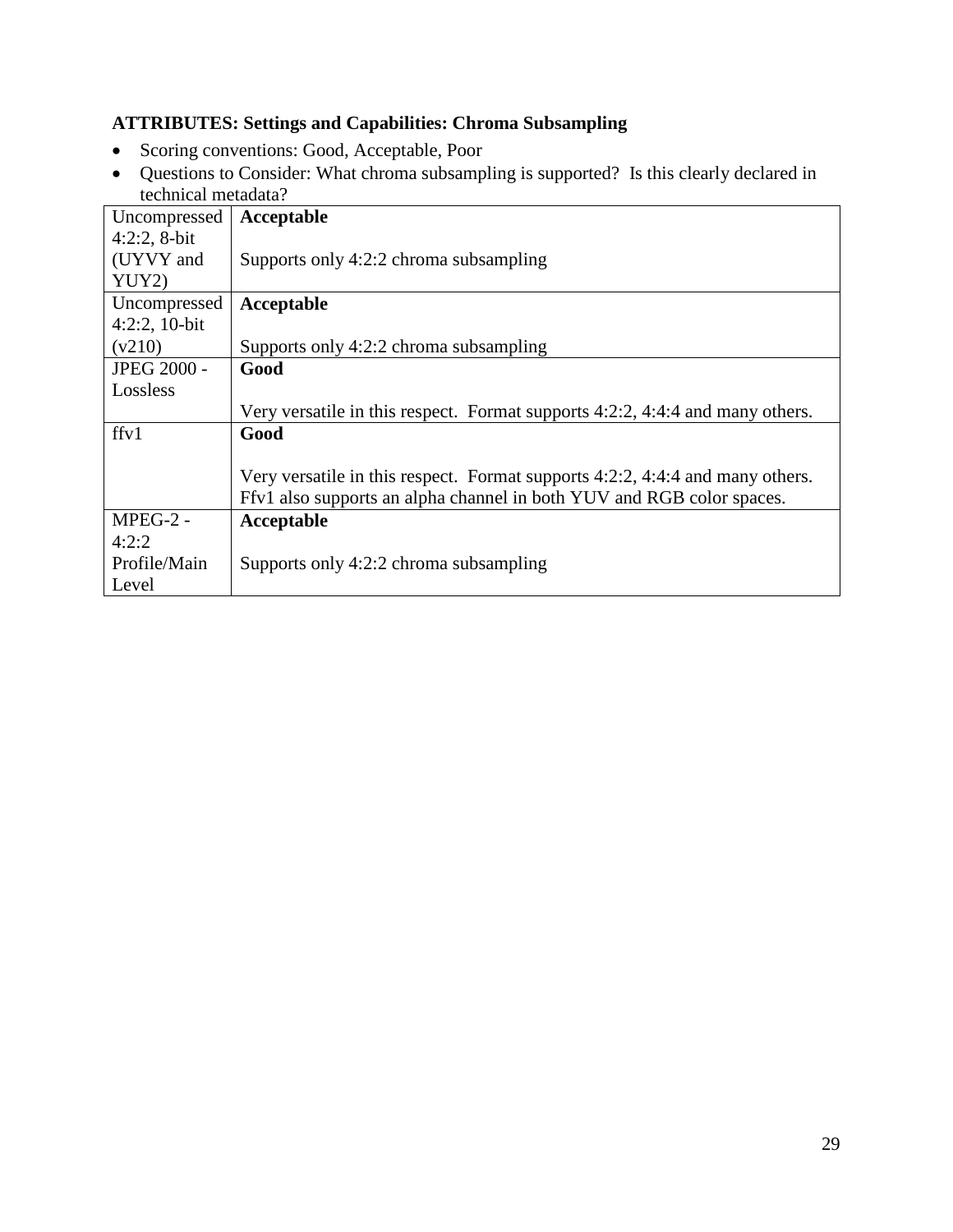#### <span id="page-29-0"></span>**ATTRIBUTES: Settings and Capabilities: Audio Channels**

- Scoring conventions: Good, Acceptable, Poor
- Questions to Consider: Can the format contain stereo audio, surround sound and other kinds of "aural space"? How many channels of audio are supported?

| Uncompressed    | N/A                                                                        |
|-----------------|----------------------------------------------------------------------------|
| $4:2:2$ , 8-bit |                                                                            |
|                 |                                                                            |
| (UYVY and       | The wrapper is typically responsible for providing this capability.        |
| YUY2)           |                                                                            |
| Uncompressed    | N/A                                                                        |
| $4:2:2,10-bit$  |                                                                            |
| (v210)          | The wrapper is typically responsible for providing this capability.        |
| JPEG 2000 -     | N/A                                                                        |
| Lossless        |                                                                            |
|                 | The wrapper is typically responsible for providing this capability.        |
| ffv1            | N/A                                                                        |
|                 |                                                                            |
|                 | The wrapper is typically responsible for providing this capability.        |
| MPEG-2 -        | N/A                                                                        |
| 4:2:2           |                                                                            |
| Profile/Main    | The audio encoding is typically responsible for providing this capability. |
| Level           |                                                                            |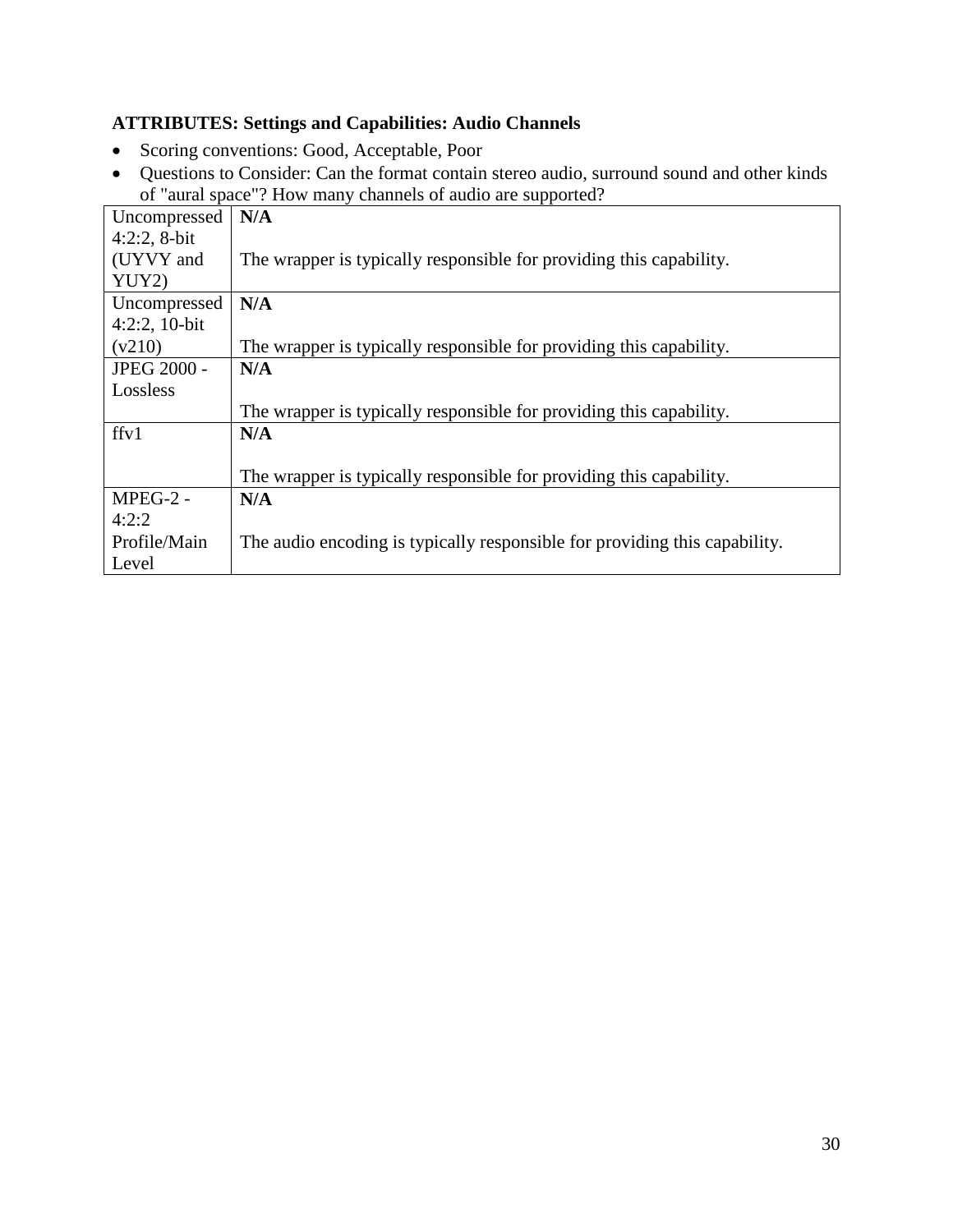#### <span id="page-30-0"></span>**ATTRIBUTES: Settings and Capabilities: Video Range**

Broadcast safe range or wide range/computer-graphics video

- Scoring conventions: Good, Acceptable, Poor
- Questions to Consider: Does the format clearly declare whether it contains broadcast safe range video or computer graphics video?

| Uncompressed       | N/A                                                                 |
|--------------------|---------------------------------------------------------------------|
| $4:2:2$ , 8-bit    |                                                                     |
| (UYVY and          | The wrapper is typically responsible for providing this capability. |
| YUY2)              |                                                                     |
| Uncompressed       | N/A                                                                 |
| $4:2:2,10-bit$     |                                                                     |
| (v210)             | The wrapper is typically responsible for providing this capability. |
| <b>JPEG 2000 -</b> | N/A                                                                 |
| Lossless           |                                                                     |
|                    | The wrapper is typically responsible for providing this capability. |
| ffv1               | N/A                                                                 |
|                    |                                                                     |
|                    | The wrapper is typically responsible for providing this capability. |
| MPEG-2 -           | Acceptable                                                          |
| 4:2:2              |                                                                     |
| Profile/Main       | MPEG-2 can specify the full range of the video content by using the |
| Level              | video_full_range_flag to indicate a full range of 0-255 values.     |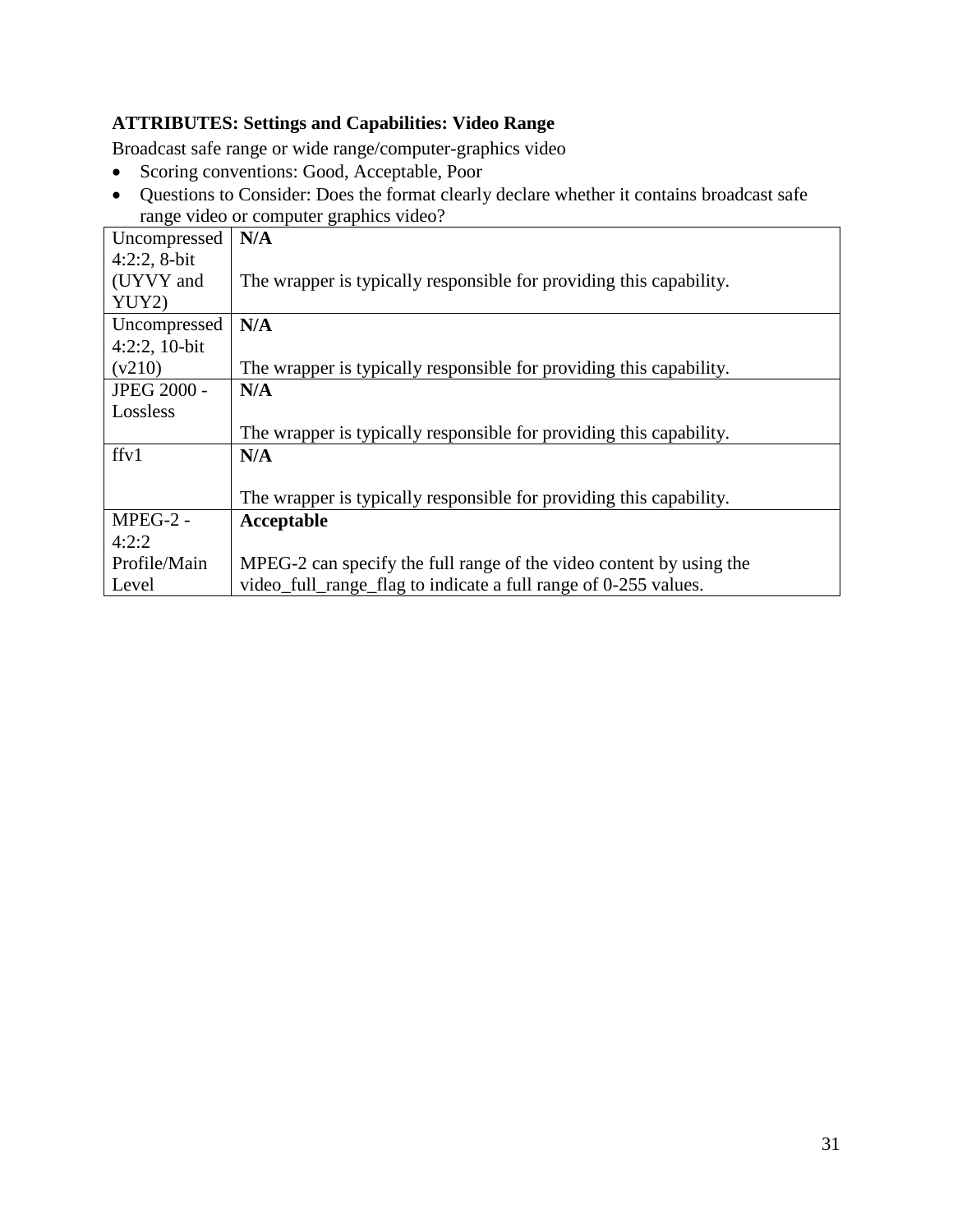#### <span id="page-31-0"></span>**ATTRIBUTES: Additional Features**

- Scoring conventions: Good, Acceptable, Poor
- Questions to Consider: Does the format support storage of additional data, beyond simply the audio and video essences?

| Uncompressed       | N/A                                                                        |
|--------------------|----------------------------------------------------------------------------|
| $4:2:2, 8-bit$     |                                                                            |
| (UYVY and          | The wrapper is typically responsible for providing these capabilities.     |
| YUY2)              |                                                                            |
| Uncompressed       | N/A                                                                        |
| 4:2:2, 10-bit      |                                                                            |
| (v210)             | The wrapper is typically responsible for providing these capabilities.     |
| <b>JPEG 2000 -</b> | N/A                                                                        |
| Lossless           |                                                                            |
|                    | The wrapper is typically responsible for providing these capabilities.     |
| ffv1               | Good                                                                       |
|                    |                                                                            |
|                    | ffv1 version 3 has support for some additional features. These additional  |
|                    | features may the codec more robust and flexible.                           |
| $MPEG-2$ -         | Acceptable                                                                 |
| 4:2:2              |                                                                            |
| Profile/Main       | MPEG-2 essences have some non-standardized means of incorporating          |
| Level              | additional data, but support for these features will vary depending on the |
|                    | applications in use.                                                       |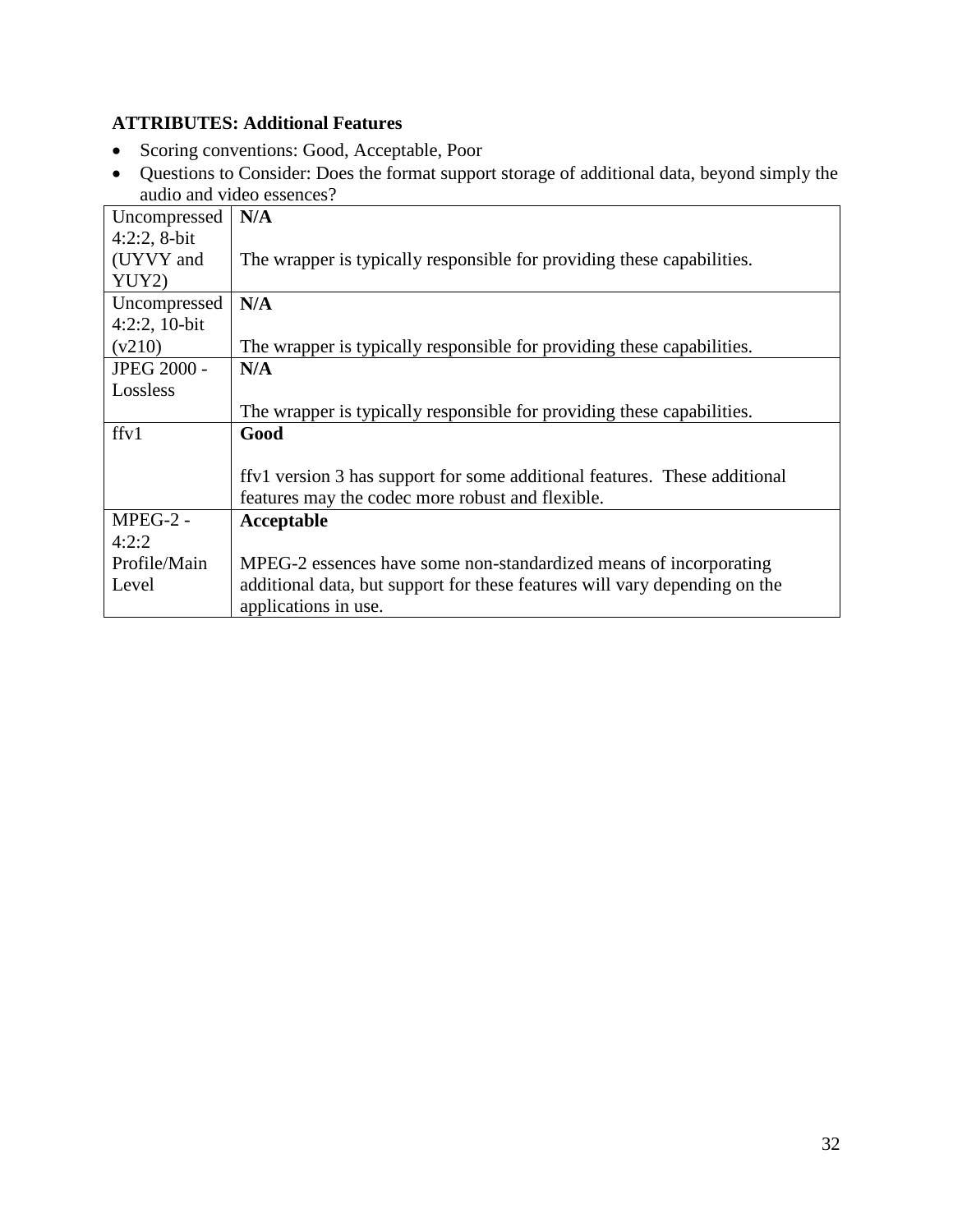#### <span id="page-32-0"></span>**ATTRIBUTES: Timecode**

- Scoring conventions: Good, Acceptable, Poor
- Questions to Consider: Does the format have a specified location for timecode? Are breaks in timecode reflected? Can multiple timecodes can be stored?

| Uncompressed       | N/A                                                                     |
|--------------------|-------------------------------------------------------------------------|
| $4:2:2, 8-bit$     |                                                                         |
| (UYVY and          | The wrapper is typically responsible for providing this capability.     |
| YUY2)              |                                                                         |
| Uncompressed       | N/A                                                                     |
| $4:2:2,10-bit$     |                                                                         |
| (v210)             | The wrapper is typically responsible for providing this capability.     |
| <b>JPEG 2000 -</b> | N/A                                                                     |
| Lossless           |                                                                         |
|                    | The wrapper is typically responsible for providing this capability.     |
| ffv1               | N/A                                                                     |
|                    |                                                                         |
|                    | The wrapper is typically responsible for providing this capability.     |
| $MPEG-2$ -         | Good                                                                    |
| 4:2:2              |                                                                         |
| Profile/Main       | SMPTE timecodes are embedded in the video stream which should allow for |
| Level              | breaks in the timecode. Multiple timecodes can be stored between the    |
|                    | metadata and the video stream.                                          |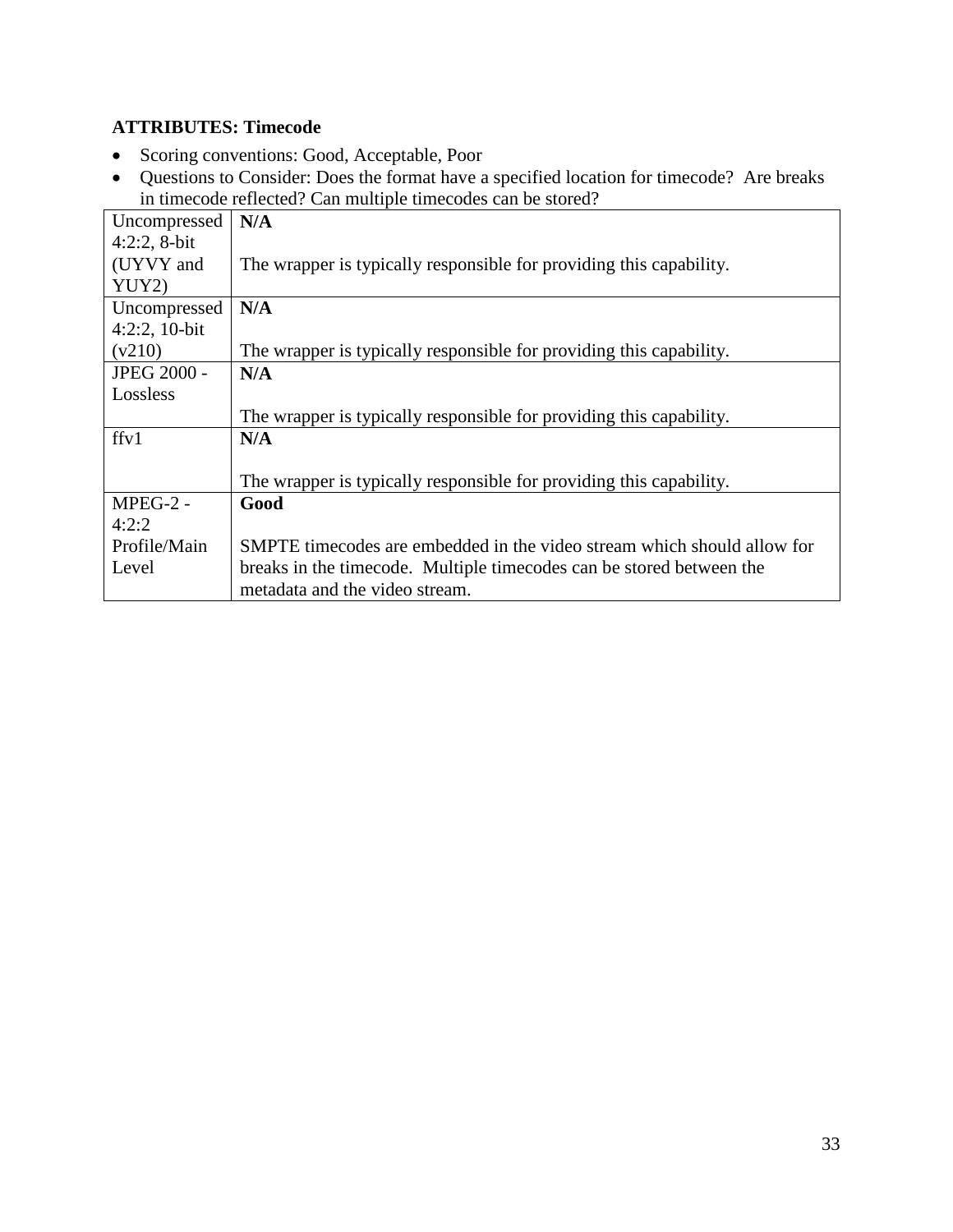#### <span id="page-33-0"></span>**ATTRIBUTES: Closed-captioning and Subtitles**

- Scoring conventions: Good, Acceptable, Poor
- Questions to Consider: Does the format have a specified location for closed captions?

| Uncompressed       | N/A                                                                          |
|--------------------|------------------------------------------------------------------------------|
| $4:2:2, 8-bit$     |                                                                              |
| (UYVY and          | The wrapper is typically responsible for providing this capability.          |
| YUY2)              |                                                                              |
| Uncompressed       | N/A                                                                          |
| $4:2:2,10-bit$     |                                                                              |
| (v210)             | The wrapper is typically responsible for providing this capability.          |
| <b>JPEG 2000 -</b> | N/A                                                                          |
| Lossless           |                                                                              |
|                    | The wrapper is typically responsible for providing this capability.          |
| ffv1               | N/A                                                                          |
|                    |                                                                              |
|                    | The wrapper is typically responsible for providing this capability.          |
| MPEG-2 -           | Acceptable                                                                   |
| 4:2:2              |                                                                              |
| Profile/Main       | Captions are stored in the "user data" or "private data" sections of a video |
| Level              | elementary stream.                                                           |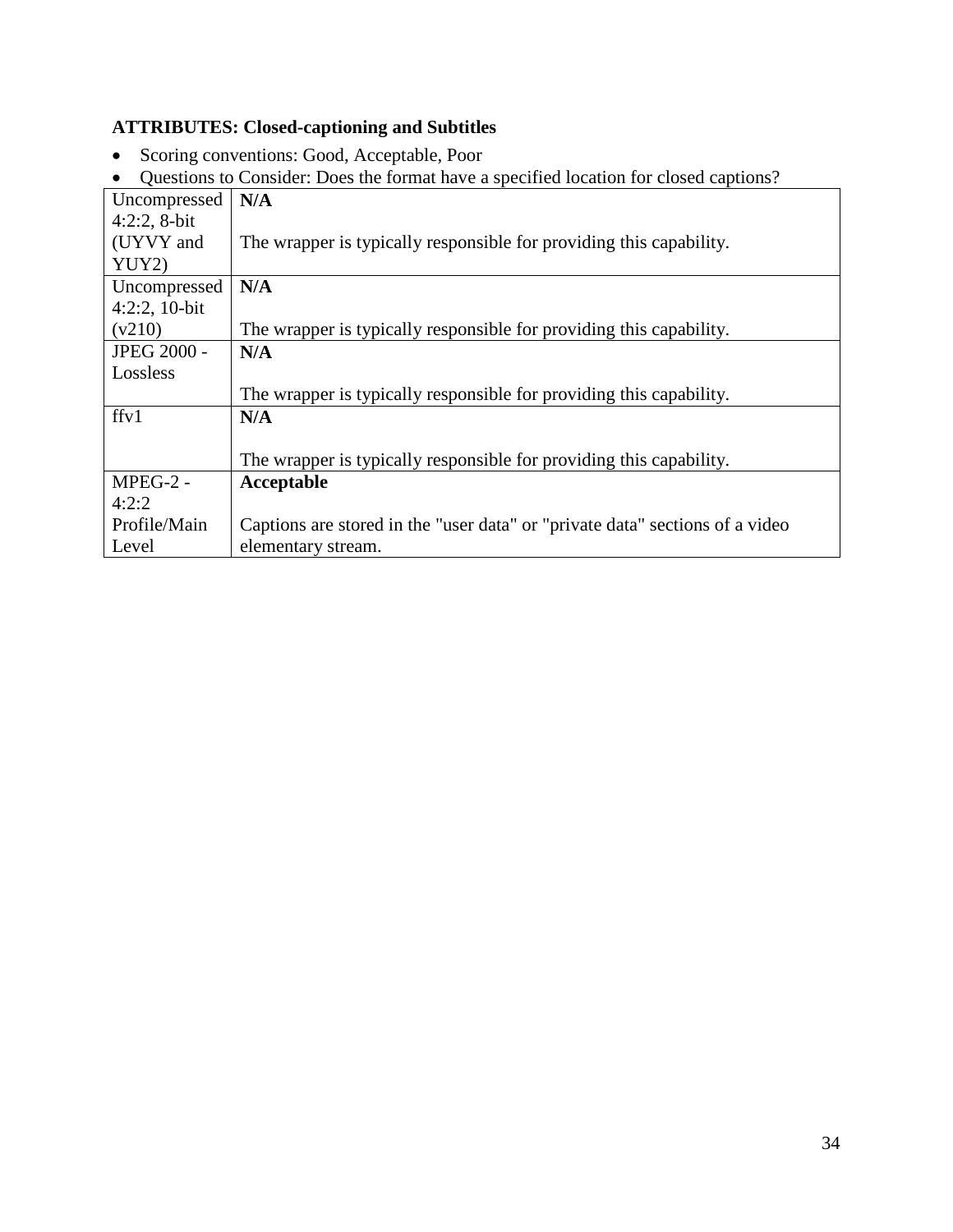#### <span id="page-34-0"></span>**ATTRIBUTES: Scan Type and Field Order**

- Scoring conventions: Good, Acceptable, Poor
- Questions to Consider: Does the format support both interlaced and progressive encoding? Does it clearly declare whether it is interlaced or progressive, and if interlaced, is field order clearly specified?

| $_{\nu}$ . The state of $\mu$ is $\mu$ is the state of $\mu$<br>Uncompressed | Poor                                                                                                                                                                   |
|------------------------------------------------------------------------------|------------------------------------------------------------------------------------------------------------------------------------------------------------------------|
| $4:2:2, 8-bit$                                                               |                                                                                                                                                                        |
| (UYVY and                                                                    | This encoding tends to be stored as progressive scan data. Unless metadata in                                                                                          |
| YUY2)                                                                        | the wrapper indicates otherwise, these encodings should be considered                                                                                                  |
|                                                                              | progressive.                                                                                                                                                           |
| Uncompressed                                                                 | Poor                                                                                                                                                                   |
| $4:2:2,10-bit$                                                               |                                                                                                                                                                        |
| (v210)                                                                       | This encoding tends to be stored as progressive scan data. Unless metadata in<br>the wrapper indicates otherwise, these encodings should be considered<br>progressive. |
| JPEG 2000 -                                                                  | Acceptable                                                                                                                                                             |
| Lossless                                                                     |                                                                                                                                                                        |
|                                                                              | The JPEG2000 standard does not clearly specify how to structure and declare                                                                                            |
|                                                                              | content as interlaced or progressive. This is a known problem that                                                                                                     |
|                                                                              | significantly hampers interoperability. SMPTE is currently revising the<br>relevant specification (ST 422) to add clarity to this situation.                           |
| ffv1                                                                         | Acceptable                                                                                                                                                             |
|                                                                              |                                                                                                                                                                        |
|                                                                              | Version 3 includes a 'picture_structure' field to declare whether video is                                                                                             |
|                                                                              | interlaced or progressive and if interlaced, to specify field order.                                                                                                   |
| MPEG-2 -                                                                     | Good                                                                                                                                                                   |
| 4:2:2                                                                        |                                                                                                                                                                        |
| Profile/Main                                                                 | This encoding can be flagged as interlaced or progressive using the 'Scan                                                                                              |
| Level                                                                        | Type' field. If it is interlaced, field order can be specified using the 'Scan                                                                                         |
|                                                                              | Order.'                                                                                                                                                                |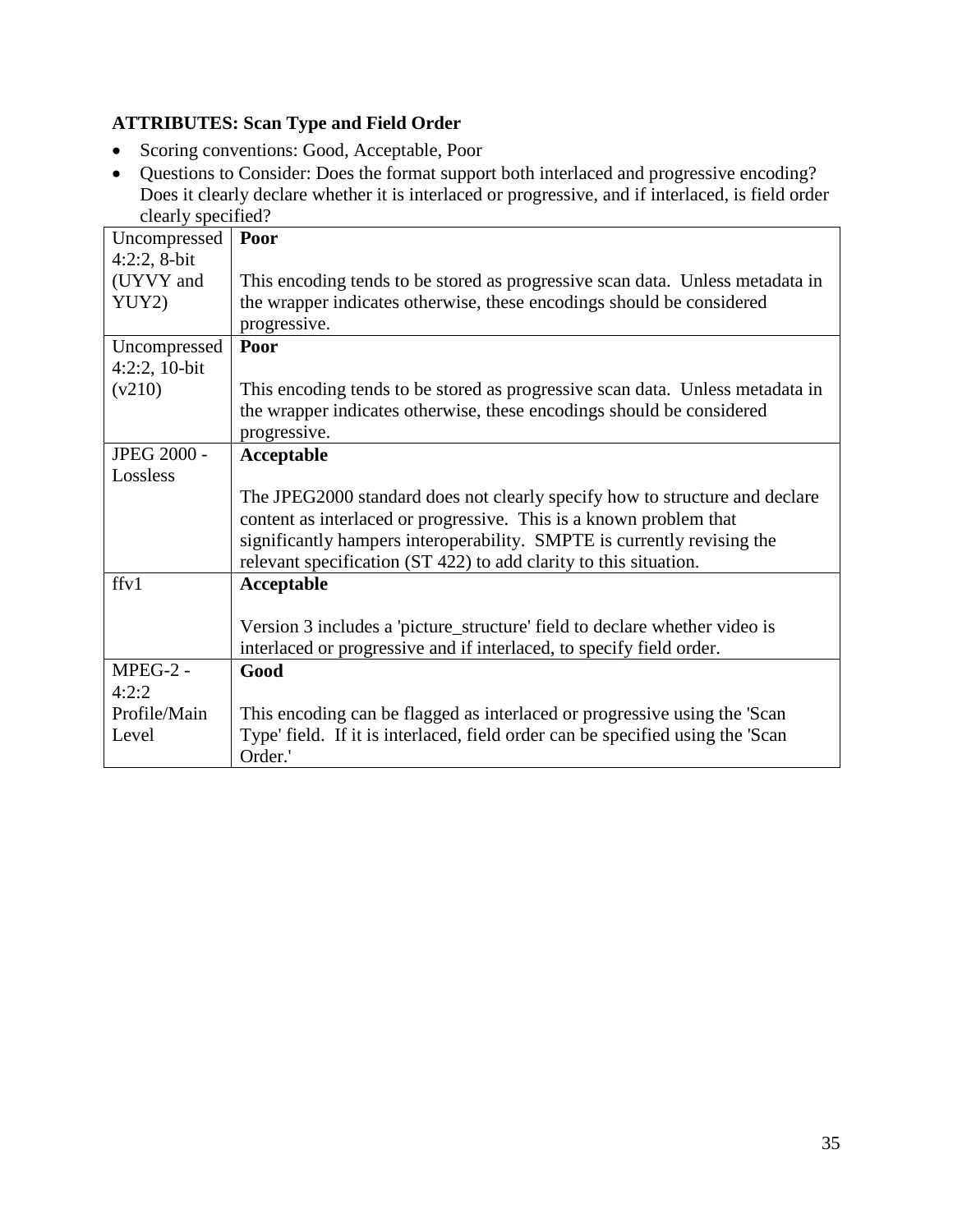# <span id="page-35-0"></span>**ATTRIBUTES: Display Aspect Ratio**

- Scoring conventions: Good, Acceptable, Poor
- Questions to Consider: Does the format clearly declare aspect ratio information, specifically display and pixel aspect ratio?

| Uncompressed       | Poor                                                                           |
|--------------------|--------------------------------------------------------------------------------|
| $4:2:2$ , 8-bit    |                                                                                |
| (UYVY and          | This encoding does not provide information about aspect ratio or picture size. |
| YUY2)              |                                                                                |
| Uncompressed       | Poor                                                                           |
| $4:2:2,10-bit$     |                                                                                |
| (v210)             | This encoding does not provide information about aspect ratio or picture size. |
| <b>JPEG 2000 -</b> | Acceptable                                                                     |
| Lossless           |                                                                                |
|                    | The JPEG2000 standard uses the Resolution box to declare a Display Aspect      |
|                    | Ratio.                                                                         |
| ffv1               | Good                                                                           |
|                    |                                                                                |
|                    | Version 3 supports wrapper-independent aspect ratio information.               |
| MPEG-2 -           | Good                                                                           |
| 4:2:2              |                                                                                |
| Profile/Main       | This encoding uses square pixels and declares its aspect ratio as 4:3 or 16:9. |
| Level              |                                                                                |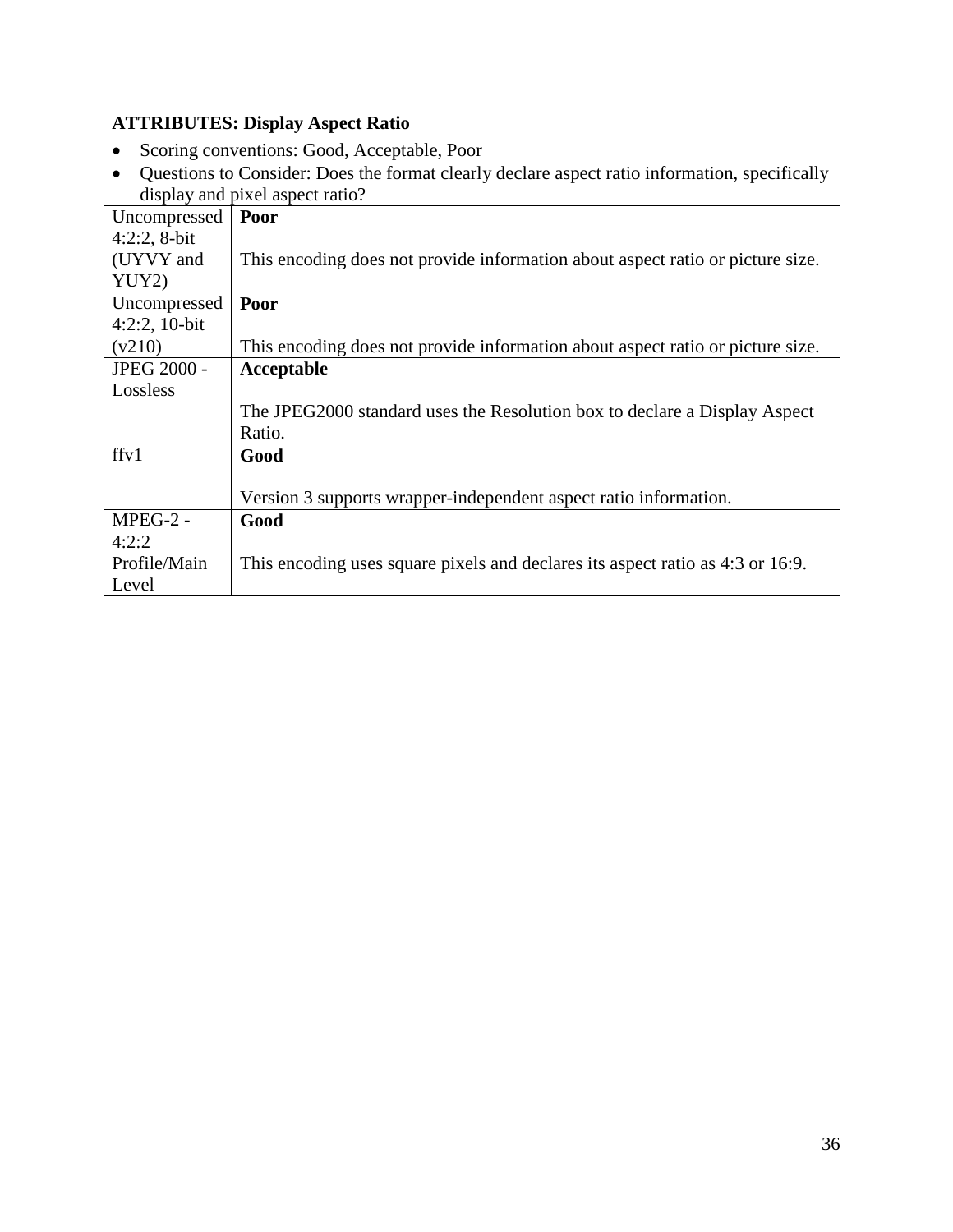# <span id="page-36-0"></span>**ATTRIBUTES: Multipart Essences**

- Scoring conventions: Good, Acceptable, Poor
- Questions to Consider: Does the format support multipart essences?

| Uncompressed       | $\epsilon$ assumed to complete the second complete matrix $\epsilon$<br>N/A     |
|--------------------|---------------------------------------------------------------------------------|
| $4:2:2$ , 8-bit    |                                                                                 |
| (UYVY and          | The wrapper is typically responsible for providing this capability.             |
| YUY2)              |                                                                                 |
| Uncompressed       | N/A                                                                             |
| $4:2:2,10-bit$     |                                                                                 |
| (v210)             | The wrapper is typically responsible for providing this capability.             |
| <b>JPEG 2000 -</b> | N/A                                                                             |
| Lossless           |                                                                                 |
|                    | The wrapper is typically responsible for providing this capability.             |
| ffv1               | N/A                                                                             |
|                    |                                                                                 |
|                    | The wrapper is typically responsible for providing this capability.             |
| MPEG-2 -           | Acceptable                                                                      |
| 4:2:2              |                                                                                 |
| Profile/Main       | MPEG-2 Transport Streams offer the ability to multiplex multiple programs       |
| Level              | into one stream. There is good structural support for these multipart essences: |
|                    | a program association Table (PAT) is transmitted at regular intervals           |
|                    | containing a list of all programs in the transport stream and is marked with a  |
|                    | Picture ID (PID) of zero.                                                       |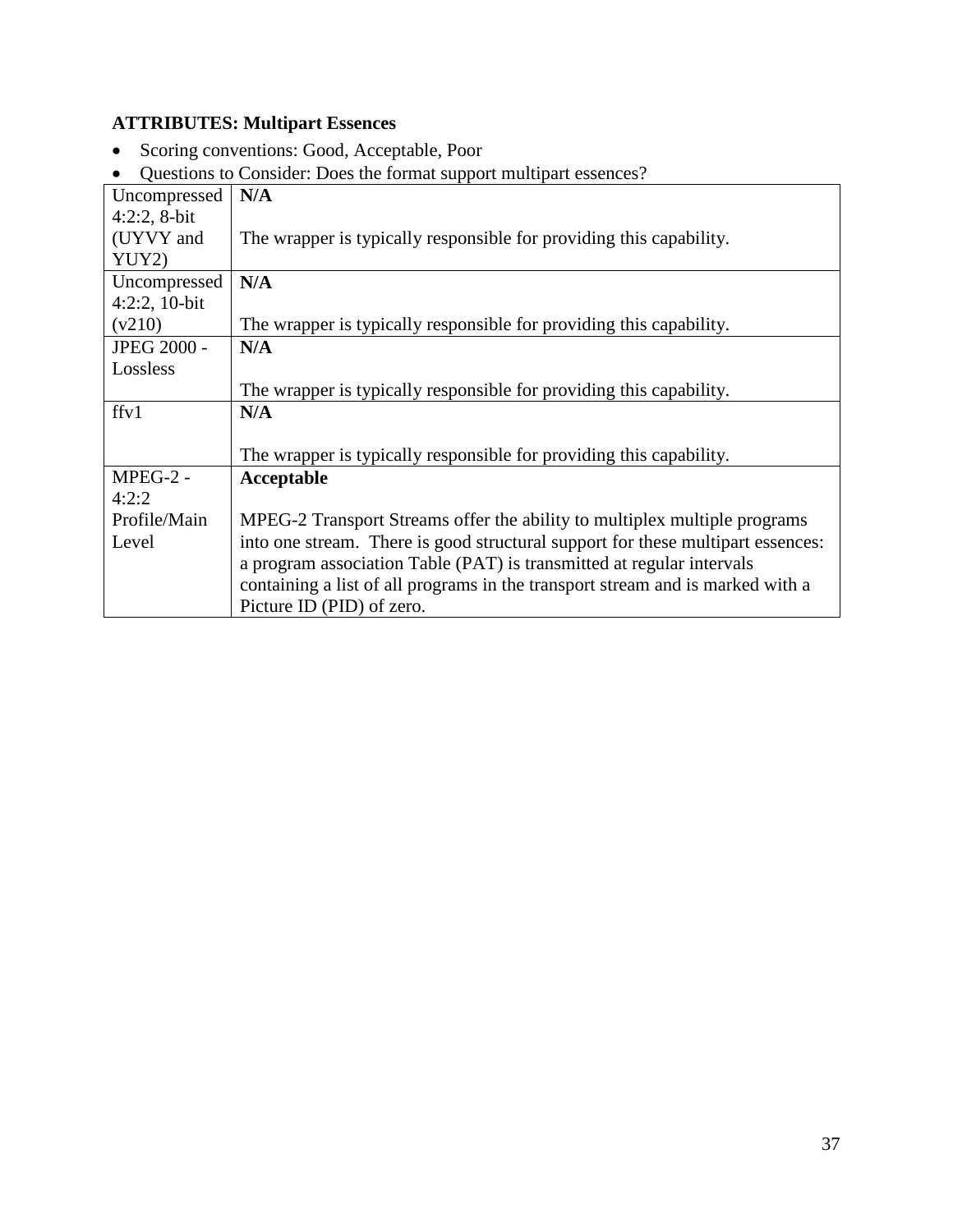### <span id="page-37-0"></span>**ATTRIBUTES: Essences Other Than Timed Data**

- Scoring conventions: Good, Acceptable, Poor
- Questions to Consider: Is it possible to include formats other than the usual audio, video and data types found in reformatted video files?

| Uncompressed       | N/A                                                                 |
|--------------------|---------------------------------------------------------------------|
| $4:2:2$ , 8-bit    |                                                                     |
| (UYVY and          | The wrapper is typically responsible for providing this capability. |
| YUY2)              |                                                                     |
| Uncompressed       | N/A                                                                 |
| $4:2:2,10-bit$     |                                                                     |
| (v210)             | The wrapper is typically responsible for providing this capability. |
| <b>JPEG 2000 -</b> | N/A                                                                 |
| Lossless           |                                                                     |
|                    | The wrapper is typically responsible for providing this capability. |
| ffv1               | N/A                                                                 |
|                    |                                                                     |
|                    | The wrapper is typically responsible for providing this capability. |
| MPEG-2 -           | N/A                                                                 |
| 4:2:2              |                                                                     |
| Profile/Main       | The wrapper is typically responsible for providing this capability. |
| Level              |                                                                     |